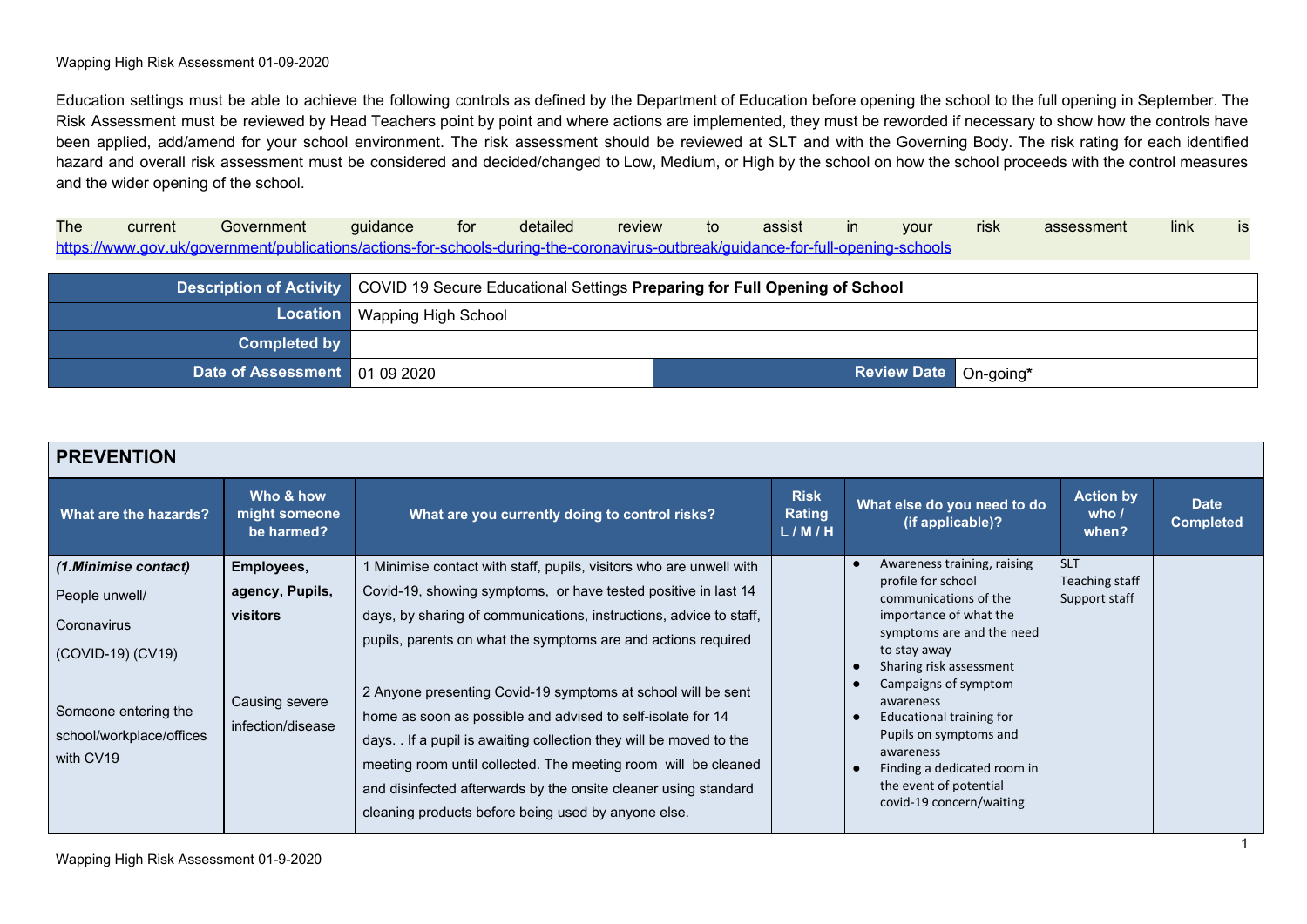|                                 |                                           | The Student Welfare officer will contact the pupils parents and<br>advise them how to book a test.<br>https://www.gov.uk/get-coronavirus-test. The Student Welfare<br>Officer will maintain contact with the parents until the pupil can<br>safely return to school. Should the student receive a negative<br>test result for COVID-19 during the 14 isolation period, then they<br>should return to school as per normal.<br>3 PPE must be worn by staff caring for the child while they await<br>collection if a distance of 2 metres cannot be maintained (such<br>as for a very young child or a child with complex needs). More<br>information on PPE use can be found in the safe working in<br>education, childcare and children's social care settings, including<br>the use of personal protective equipment (PPE) guidance.<br>4 Awareness, communication of symptoms of Covid-19, which is<br>a new continuous cough or a high temperature, or has a loss of<br>or change in their normal sense of taste or smell - they must be<br>sent home and advised to follow 'stay at home: guidance for<br>households with possible or confirmed coronavirus (COVID-19)<br>infection', which sets out that they must self-isolate for at least<br>14 days and should arrange to have a test to see if they have<br>coronavirus (COVID-19). Other members of their household<br>(including any siblings) should self-isolate for 14 days from when<br>the symptomatic person first had symptoms.<br>5 Any staff that have been in close contact with someone with<br>Covid-19 symptoms do not need to self-isolate/go home unless<br>have symptoms | room for parents to collect<br>pupil<br>Schools must do this and<br>have evidence of staff<br>understanding<br>Staff/students to sanitise<br>their hands upon entering<br>the building.<br>Plan to have a small amount<br>of PPE for in the event of<br>point.3 - if cannot social<br>distance to at least 2m<br>whilst dealing with pupils<br>presenting covid-19<br>symptoms PPE to include;<br>Gloves<br><b>Visors</b><br>Screens<br><b>Sanitisers</b><br>Wipes<br>Screens will be provided<br>for both the till and the<br>reception area. |                                                        |  |
|---------------------------------|-------------------------------------------|------------------------------------------------------------------------------------------------------------------------------------------------------------------------------------------------------------------------------------------------------------------------------------------------------------------------------------------------------------------------------------------------------------------------------------------------------------------------------------------------------------------------------------------------------------------------------------------------------------------------------------------------------------------------------------------------------------------------------------------------------------------------------------------------------------------------------------------------------------------------------------------------------------------------------------------------------------------------------------------------------------------------------------------------------------------------------------------------------------------------------------------------------------------------------------------------------------------------------------------------------------------------------------------------------------------------------------------------------------------------------------------------------------------------------------------------------------------------------------------------------------------------------------------------------------------------------------------------------------------------------------------------------|------------------------------------------------------------------------------------------------------------------------------------------------------------------------------------------------------------------------------------------------------------------------------------------------------------------------------------------------------------------------------------------------------------------------------------------------------------------------------------------------------------------------------------------------|--------------------------------------------------------|--|
| (2.Hand hygiene)<br>Coronavirus | Employees,<br>agency, pupils,<br>visitors | 1 Clean hands more often than usual is the schools control<br>measure, for staff, pupils, visitors, soap and running water is                                                                                                                                                                                                                                                                                                                                                                                                                                                                                                                                                                                                                                                                                                                                                                                                                                                                                                                                                                                                                                                                                                                                                                                                                                                                                                                                                                                                                                                                                                                        | Sanitising dispensers inside front<br>and back door<br>Sanitising gels in every classroom.<br>Additional cleaners hired to clean<br>surfaces regularly.                                                                                                                                                                                                                                                                                                                                                                                        | <b>SLT</b><br>Teaching staff<br>Support staff<br>GB/MD |  |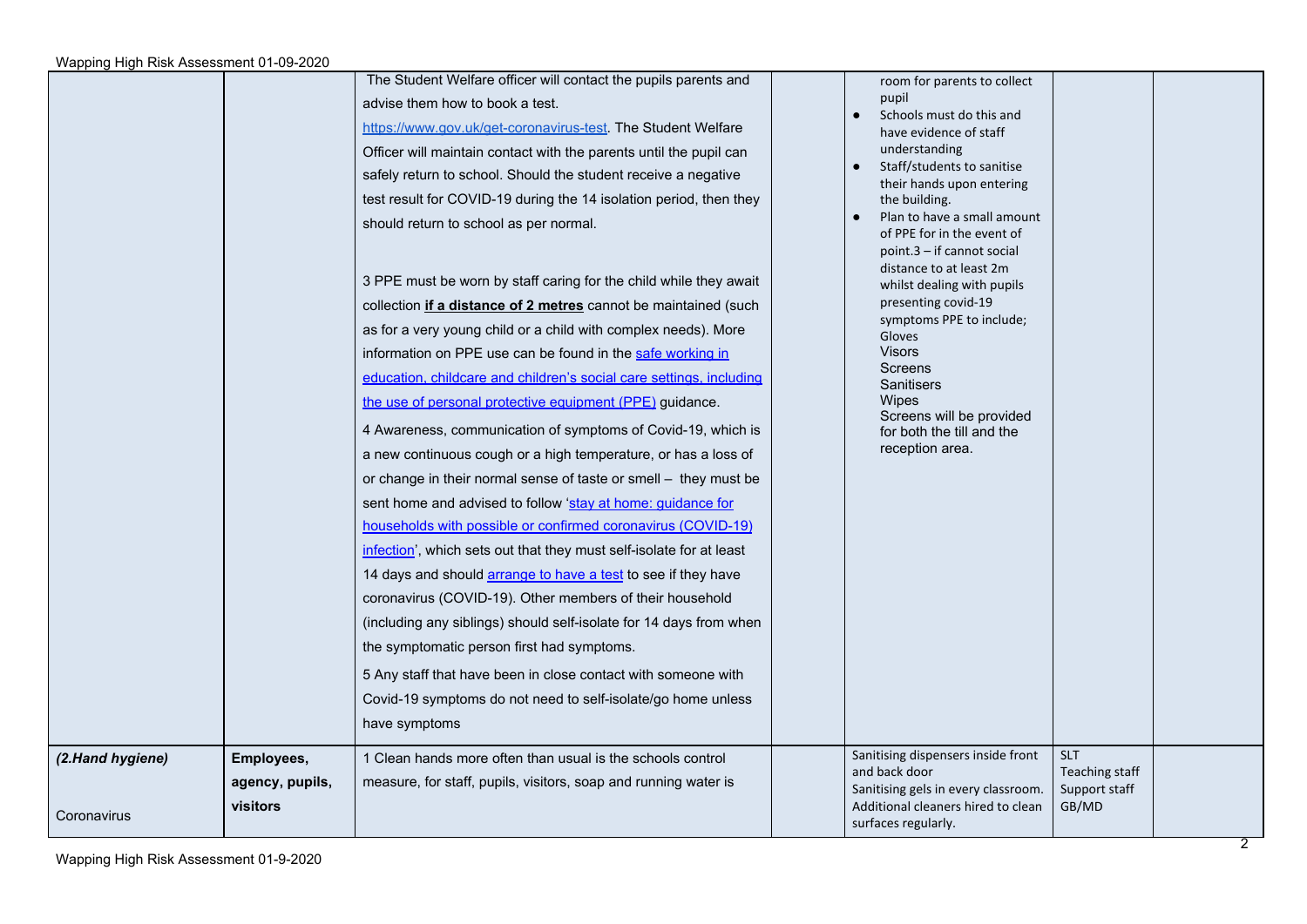| (COVID-19) (CV19) |                   | available throughout the school, this is supported with hand       | Daily cleaning by cleaning staff                                  |  |
|-------------------|-------------------|--------------------------------------------------------------------|-------------------------------------------------------------------|--|
|                   | Causing severe    | sanitation stations                                                | Toilets being checked regularly<br>Students line up outside       |  |
| Poor Hand hygiene | infection/disease | 2 This is supported with communication plan that includes when     | classrooms before entry where                                     |  |
|                   |                   | to wash your hands, including when arriving into the school,       | they will have their hands<br>sanitized as they are welcomed      |  |
|                   |                   | returning from breaks, when changing rooms, before and after       | into their lesson.                                                |  |
|                   |                   | eating                                                             | After chromebooks have been<br>used, it is the individual student |  |
|                   |                   | 3 An assessment is being completed for the full return of school   | who will sanitise it under<br>supervision from the teacher.       |  |
|                   |                   | and how the hand hygiene procedures are going to be                |                                                                   |  |
|                   |                   | practically implemented, what areas/toilets can be used, at what   |                                                                   |  |
|                   |                   | time, to ensure this doesn't become a crowding concern these       |                                                                   |  |
|                   |                   | areas will be supervised, supported with mobile hand sanitising    |                                                                   |  |
|                   |                   | stations where needed as part of the assessment                    |                                                                   |  |
|                   |                   | 4 Signage installed throughout, education teaching resources       |                                                                   |  |
|                   |                   | used to train pupils and staff how to clean hands properly         |                                                                   |  |
|                   |                   | 5 Monitoring and cleaning of toilets, increasing the cleaning      |                                                                   |  |
|                   |                   | regime in place, including touch points, and removal of waste on   |                                                                   |  |
|                   |                   | a more regular basis                                               |                                                                   |  |
|                   |                   | 6 Resources have been increased for the additional supply of       |                                                                   |  |
|                   |                   | cleaning products, supported with a cleaning schedule pack that    |                                                                   |  |
|                   |                   | details what is required, the supplier, when to reorder to prevent |                                                                   |  |
|                   |                   | supplies not running out                                           |                                                                   |  |
|                   |                   | 7 Repeated communications and campaigns on this very               |                                                                   |  |
|                   |                   | important control measures                                         |                                                                   |  |
|                   |                   | 8 COSHH risk assessment updated to ensure storage and use          |                                                                   |  |
|                   |                   | of chemicals are assessed with appropriate control measures,       |                                                                   |  |
|                   |                   | this includes the strict assessment and control measures of        |                                                                   |  |
|                   |                   | hand sanitiser being used and located around the school, with      |                                                                   |  |
|                   |                   | hand and soap preferred, but assessed to ensure the risk of        |                                                                   |  |
|                   |                   | ingestion and skin concerns using hand sanitiser is assessed       |                                                                   |  |
|                   |                   | 9 Promoting the hand cleaning if touching your face                |                                                                   |  |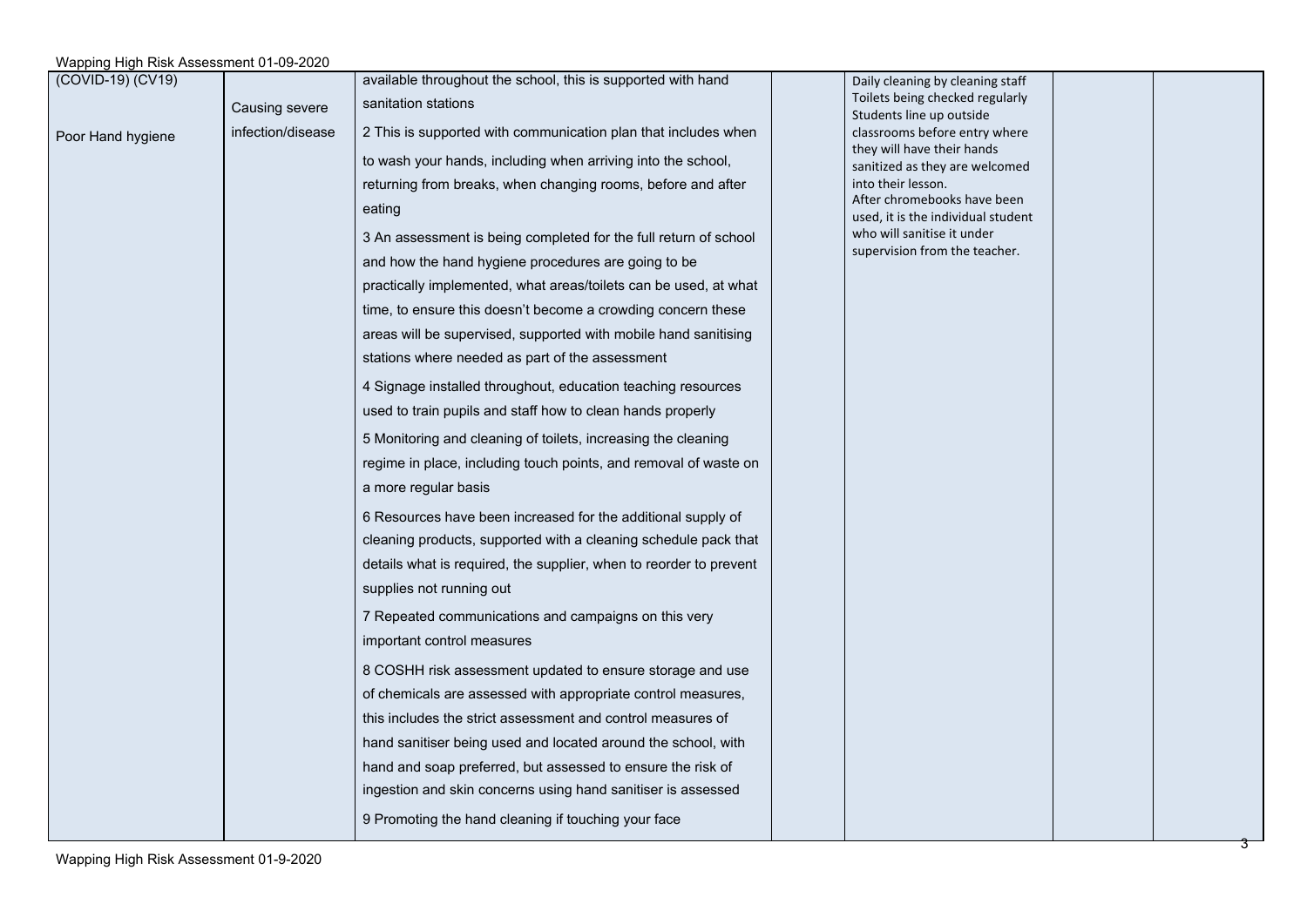|                                                                                                                               |                                                                                  | 10 Reviewing the easiness of access to hand washing for pupils,<br>staff, visitors<br>11 Change behaviour promotion of implementing this control<br>measure, aware of the break of pupils and staff not being in the<br>school for a while and they may not have been washing their<br>hands at home, now the school is creating a 'behaviour change'<br>of a very important control measure<br>12 For the younger children and for those children who may<br>need support on this must be detailed here, and how you<br>implement this<br>13 To clean your hands, you should wash your hands thoroughly<br>for 20 seconds with running water and soap and dry them<br>thoroughly, although hand soap and running water is much<br>preferred in schools wherever possible this is supported under<br>strict risk control measures with mobile hand sanitising stations,<br>ensuring that all parts of the hands are covered. |                                                                                                                                                                                                                                                                                                                                                                                                                                                                                                                                                                                                                                     |                                                      |  |
|-------------------------------------------------------------------------------------------------------------------------------|----------------------------------------------------------------------------------|------------------------------------------------------------------------------------------------------------------------------------------------------------------------------------------------------------------------------------------------------------------------------------------------------------------------------------------------------------------------------------------------------------------------------------------------------------------------------------------------------------------------------------------------------------------------------------------------------------------------------------------------------------------------------------------------------------------------------------------------------------------------------------------------------------------------------------------------------------------------------------------------------------------------------|-------------------------------------------------------------------------------------------------------------------------------------------------------------------------------------------------------------------------------------------------------------------------------------------------------------------------------------------------------------------------------------------------------------------------------------------------------------------------------------------------------------------------------------------------------------------------------------------------------------------------------------|------------------------------------------------------|--|
| (3. Respiratory hygiene)<br>Coronavirus<br>(COVID-19) (CV19)<br>Someone entering the<br>school/workplace/offices<br>with CV19 | Employees,<br>agency, Pupils,<br>visitors<br>Causing severe<br>infection/disease | 1 Training, awareness, communication planning to promote this<br>vital control measure in place<br>2 Supported by signage<br>3 Educational resources used as ongoing 'change behaviour'<br>and importance of 'catch it, bin it, kill it'<br>4 Assessment completed on resources required, including<br>tissues/bins, waste supplies, and locations of increased tissue<br>stations to ensure easy access to tissues throughout school<br>5 Washing of hands after use of tissues, coughing, sneezing<br>6 Supporting and assisting younger children and other pupils<br>who may need assistance in understanding respiratory hygiene,<br>or pupils with complex needs that cannot maintain respiratory<br>hygiene should be detailed here                                                                                                                                                                                    | Students and staff will be<br>encouraged to wear face masks<br>around the school but not in<br>classrooms.<br>All staff who previously indicated<br>that they are CV or CEV will be<br>checked and asked to reassess<br>the situation in the light of<br>current guidance.<br>Staff who are CEV asked either to<br>work from home where possible<br>or maintain strict 2m social<br>distancing from all others if on<br>site when allowed from<br>September, being particularly<br>mindful of control measures in<br>place and subject to individual<br>risk assessments and controls<br>around their situation where<br>requested. | <b>SLT</b><br><b>Teaching staff</b><br>Support staff |  |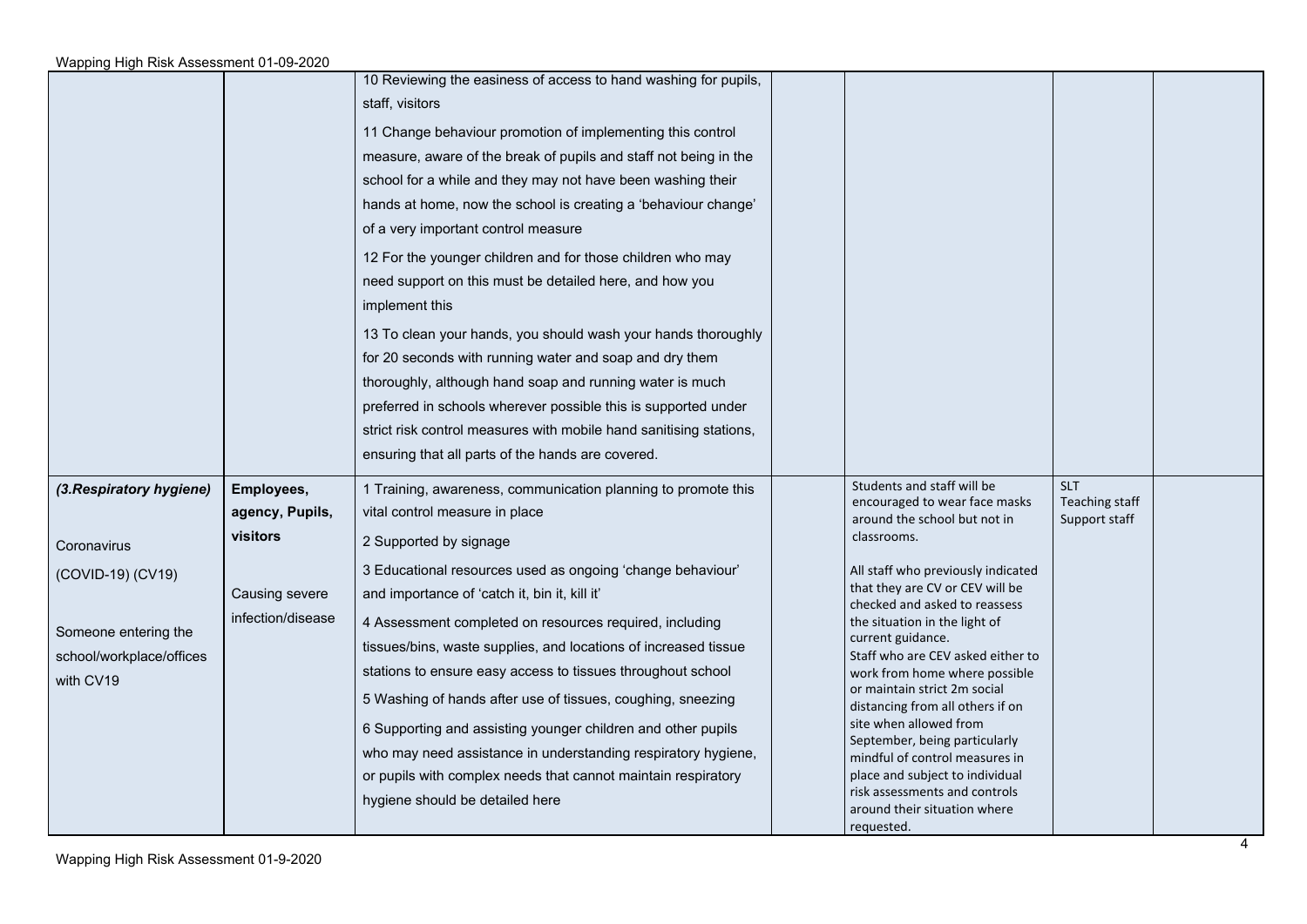|                                                                                                                                                                   |                                                                                  | 7 Awareness to staff who are anxious about the need for face<br>coverings indoors, the current (09/07/2020) guidance is<br>'Public Health England does not (based on current evidence)<br>recommend the use of face coverings in schools. This evidence<br>will be kept under review. They are not required in schools as<br>pupils and staff are mixing in consistent groups, and because<br>misuse may inadvertently increase the risk of transmission.<br>There may also be negative effects on communication and thus<br>education. Face coverings are required at all times on public<br>transport (for children over the age of 11) or when attending a<br>hospital as a visitor or outpatient.'                                             | Staff who are CV to work on site<br>as per current guidance, being<br>particularly mindful of control<br>measures in place and subject to<br>individual risk assessments and<br>controls around their situation<br>where requested.<br>Staff who are BAME and are<br>clinically vulnerable may be more<br>at risk than others. Staff should<br>ask for an individual risk<br>assessment if they believe they<br>are more at risk than others, and<br>individual risk assessments and<br>controls can then be<br>implemented if possible. |                                   |  |
|-------------------------------------------------------------------------------------------------------------------------------------------------------------------|----------------------------------------------------------------------------------|----------------------------------------------------------------------------------------------------------------------------------------------------------------------------------------------------------------------------------------------------------------------------------------------------------------------------------------------------------------------------------------------------------------------------------------------------------------------------------------------------------------------------------------------------------------------------------------------------------------------------------------------------------------------------------------------------------------------------------------------------|------------------------------------------------------------------------------------------------------------------------------------------------------------------------------------------------------------------------------------------------------------------------------------------------------------------------------------------------------------------------------------------------------------------------------------------------------------------------------------------------------------------------------------------|-----------------------------------|--|
| (4. Cleaning regime)<br>Coronavirus<br>(COVID-19) (CV19)<br>Someone entering the<br>school/workplace/offices<br>with CV19 and there is<br>poor cleaning standards | Employees,<br>agency, Pupils,<br>visitors<br>Causing severe<br>infection/disease | 1 Cleaning schedule in place that ensures cleaning is generally<br>enhanced and includes:<br>more frequent cleaning of rooms / shared areas that<br>are used by different groups<br>frequently touched surfaces being cleaned more often<br>than normal<br>detailed listing of areas being cleaned, by whom<br>whether this is external resource or internal or mixture<br>of both<br>Areas that are shared between groups such as halls,<br>canteens, corridors, toilets, need to be assessed and<br>part of the enhanced cleaning regime<br>2 Different groups don't need to be allocated their own toilet<br>blocks, but toilets will need to be cleaned regularly and pupils<br>must be encouraged to clean their hands thoroughly after using | An additional cleaner will be on<br>site full time (MCS)<br>The canteen will be cleaned<br>between each year group setting<br>- students return to their<br>bubble/lesson or have time on<br>the roof after/before lunch<br>Students who use chromebooks<br>must sanitise them after use and<br>upon return to their station.                                                                                                                                                                                                            | MD/GB<br>MD/GB<br><b>Teachers</b> |  |
|                                                                                                                                                                   |                                                                                  | the toilet<br>3 Outdoor playground equipment should be more frequently<br>cleaned. This would also apply to resources used inside and                                                                                                                                                                                                                                                                                                                                                                                                                                                                                                                                                                                                              |                                                                                                                                                                                                                                                                                                                                                                                                                                                                                                                                          |                                   |  |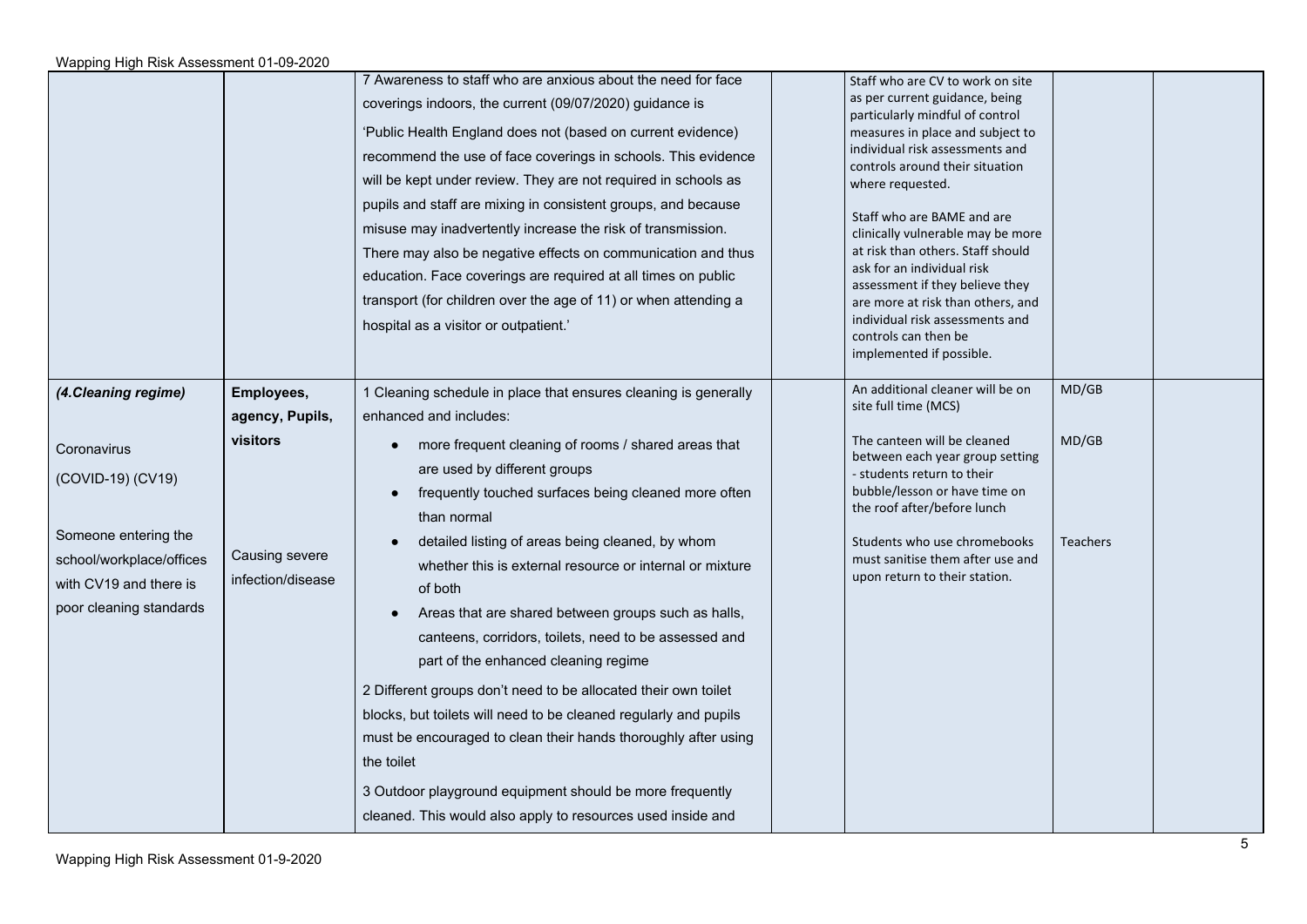|                           |                   | outside by wraparound care providers. It is still recommended<br>that pupils limit the amount of equipment they bring into school<br>each day, to essentials such as lunch boxes, hats, coats, books,<br>stationery and mobile phones. Bags are allowed. Pupils and<br>teachers can take books and other shared resources home,<br>although unnecessary sharing should be avoided, especially<br>where this does not contribute to pupil education and<br>development. Similar rules on hand cleaning, cleaning of the<br>resources and rotation should apply to these resources. |                                                                 |                                 |  |
|---------------------------|-------------------|-----------------------------------------------------------------------------------------------------------------------------------------------------------------------------------------------------------------------------------------------------------------------------------------------------------------------------------------------------------------------------------------------------------------------------------------------------------------------------------------------------------------------------------------------------------------------------------|-----------------------------------------------------------------|---------------------------------|--|
| (5.Minimise contact       | Employees,        | 1 School has completed a full assessment to minimise contacts                                                                                                                                                                                                                                                                                                                                                                                                                                                                                                                     | No visitors will be invited into the                            | <b>SLT</b>                      |  |
| social distancing)        | agency, Pupils,   | and mixing between people reduces transmission of coronavirus                                                                                                                                                                                                                                                                                                                                                                                                                                                                                                                     | school for meetings. Instead,<br>colleagues will conduct/attend | Teaching staff<br>Support staff |  |
|                           | visitors          | (COVID-19). For children old enough, they should also be                                                                                                                                                                                                                                                                                                                                                                                                                                                                                                                          | meetings via video call, phone,                                 |                                 |  |
| Coronavirus               |                   | supported to maintain distance and not touch staff and their                                                                                                                                                                                                                                                                                                                                                                                                                                                                                                                      | email, etc.                                                     |                                 |  |
| (COVID-19) (CV19)         |                   | peers where possible. This will not be possible for the youngest                                                                                                                                                                                                                                                                                                                                                                                                                                                                                                                  |                                                                 |                                 |  |
|                           |                   | children and some children with complex needs and it is not                                                                                                                                                                                                                                                                                                                                                                                                                                                                                                                       |                                                                 |                                 |  |
|                           |                   | feasible in some schools where space does not allow. Schools                                                                                                                                                                                                                                                                                                                                                                                                                                                                                                                      |                                                                 |                                 |  |
| Someone entering the      | Causing severe    | doing this where they can, and even doing this some of the time,                                                                                                                                                                                                                                                                                                                                                                                                                                                                                                                  |                                                                 |                                 |  |
| school/workplace/offices  | infection/disease | will help. When staff or children cannot maintain distancing,                                                                                                                                                                                                                                                                                                                                                                                                                                                                                                                     |                                                                 |                                 |  |
| with CV19 coming close    |                   | particularly with younger children in primary schools, the risk can                                                                                                                                                                                                                                                                                                                                                                                                                                                                                                               |                                                                 |                                 |  |
| to others, poor social    |                   | also be reduced by keeping pupils in the smaller, class-sized                                                                                                                                                                                                                                                                                                                                                                                                                                                                                                                     |                                                                 |                                 |  |
| distancing, mixing of     |                   | groups described above. Schools should make small                                                                                                                                                                                                                                                                                                                                                                                                                                                                                                                                 |                                                                 |                                 |  |
| groups, lack of infection |                   | adaptations to the classroom to support distancing where                                                                                                                                                                                                                                                                                                                                                                                                                                                                                                                          |                                                                 |                                 |  |
| control separation        |                   | possible. That should include seating pupils side by side and                                                                                                                                                                                                                                                                                                                                                                                                                                                                                                                     |                                                                 |                                 |  |
|                           |                   | facing forwards, rather than face to face or side on, and might                                                                                                                                                                                                                                                                                                                                                                                                                                                                                                                   |                                                                 |                                 |  |
|                           |                   | include moving unnecessary furniture out of classrooms to make                                                                                                                                                                                                                                                                                                                                                                                                                                                                                                                    |                                                                 |                                 |  |
|                           |                   | more space. Throughout this risk assessment is the awareness                                                                                                                                                                                                                                                                                                                                                                                                                                                                                                                      |                                                                 |                                 |  |
|                           |                   | of risk control knowing that maintaining a distance between                                                                                                                                                                                                                                                                                                                                                                                                                                                                                                                       |                                                                 |                                 |  |
|                           |                   | people whilst inside and reducing the amount of time they are                                                                                                                                                                                                                                                                                                                                                                                                                                                                                                                     |                                                                 |                                 |  |
|                           |                   | face to face lowers the risk of transmission                                                                                                                                                                                                                                                                                                                                                                                                                                                                                                                                      |                                                                 |                                 |  |
|                           |                   | 2 Having an implementation plan of how the pupils and staff will                                                                                                                                                                                                                                                                                                                                                                                                                                                                                                                  |                                                                 |                                 |  |
|                           |                   | be grouped, and this will be monitored from September, but                                                                                                                                                                                                                                                                                                                                                                                                                                                                                                                        |                                                                 |                                 |  |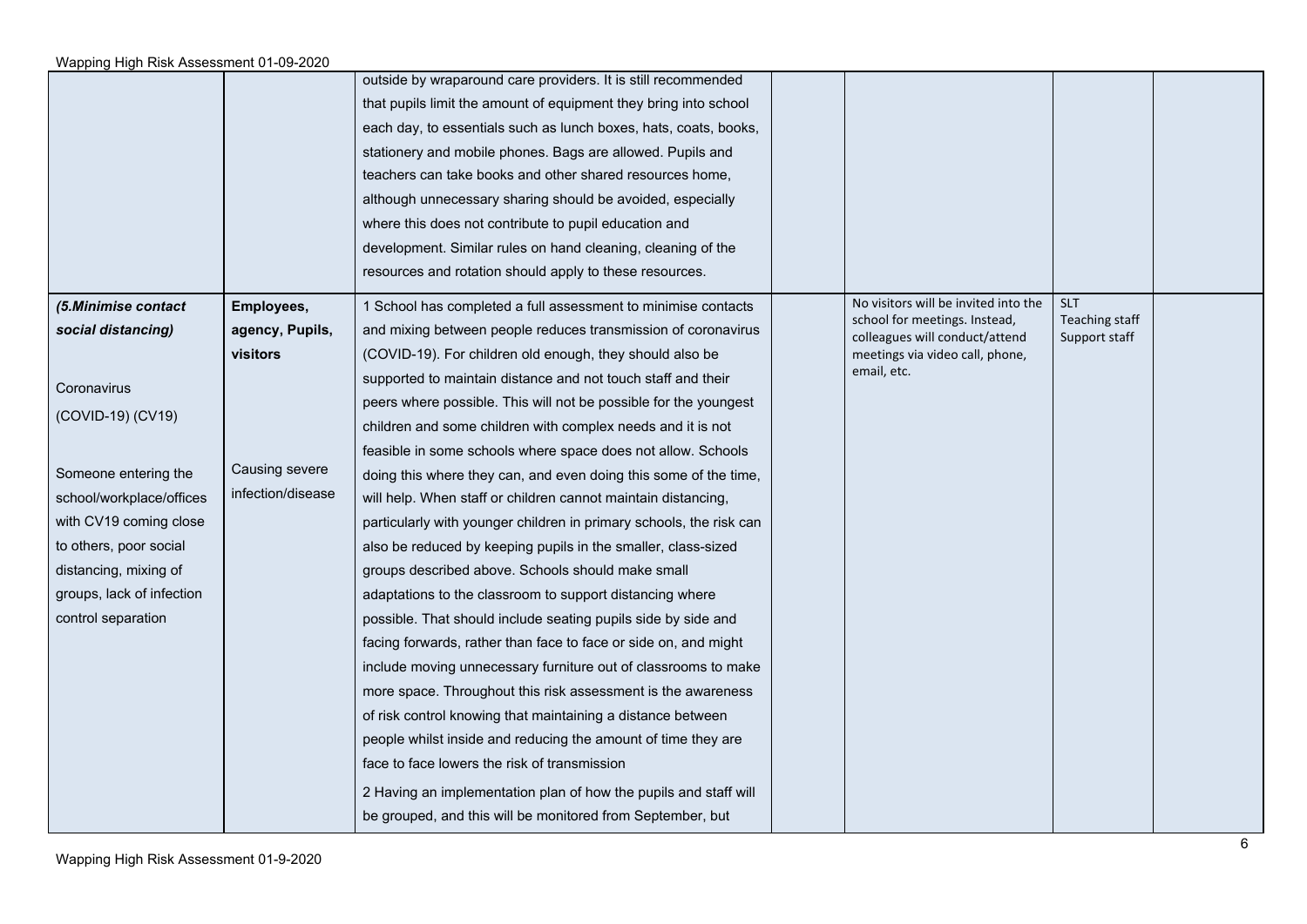|  | staff within the school are permitted to operate across different   | Students are grouped into year                                   |                   |  |
|--|---------------------------------------------------------------------|------------------------------------------------------------------|-------------------|--|
|  | classes and groups in order to facilitate the delivery of the       | group bubbles where they will<br>remain for all lessons. Breaks, |                   |  |
|  | school timetable, particularly in secondary school. Distance        | lunch and enrichment will also                                   |                   |  |
|  | should be kept where possible and when working with younger         | take part in these bubbles.                                      |                   |  |
|  | pupils, moving between groups should only be used where             |                                                                  |                   |  |
|  | necessary to deliver the full curriculum                            |                                                                  |                   |  |
|  | 3 The focus is that we must do everything possible to minimise      |                                                                  |                   |  |
|  | contacts and mixing while delivering a broad and balanced           |                                                                  |                   |  |
|  | curriculum, consistent groups limit those in contact with each      |                                                                  |                   |  |
|  | other and therefore limit the risk of transmission. Maintaining     |                                                                  |                   |  |
|  | these groups will also make it quicker and easier to identify       | Students directed upon                                           |                   |  |
|  | those who need to self-isolate if a case of Covid-19 arises within  | start/staggered start to their year<br>group bubbles to minimise | Door Duty<br>Team |  |
|  | the group.                                                          | contact.                                                         |                   |  |
|  | 4 The overarching principle to apply is reducing the number of      |                                                                  |                   |  |
|  | contacts between children and staff. This can be achieved           |                                                                  |                   |  |
|  | through keeping groups separate (in 'bubbles') and through          |                                                                  |                   |  |
|  | maintaining distance between individuals. These are not             |                                                                  |                   |  |
|  | alternative options and both measures will help, but the balance    | Students cannot mix with other<br>bubbles during break/lunch.    |                   |  |
|  | between them will change depending on:                              |                                                                  |                   |  |
|  | •children's ability to distance                                     |                                                                  |                   |  |
|  | •the lay out of the school                                          |                                                                  |                   |  |
|  | •the feasibility of keeping distinct groups separate while offering |                                                                  |                   |  |
|  | a broad curriculum (especially at secondary)                        |                                                                  |                   |  |
|  | 5 It is likely that for younger children the emphasis will be on    |                                                                  |                   |  |
|  | separating groups, and for older children it will be on distancing. |                                                                  |                   |  |
|  | For children old enough, they should also be supported to           |                                                                  |                   |  |
|  | maintain distance and not touch staff where possible.               |                                                                  |                   |  |
|  | 6 Measures within the classroom                                     |                                                                  |                   |  |
|  | Reducing face to face contact                                       |                                                                  |                   |  |
|  |                                                                     |                                                                  |                   |  |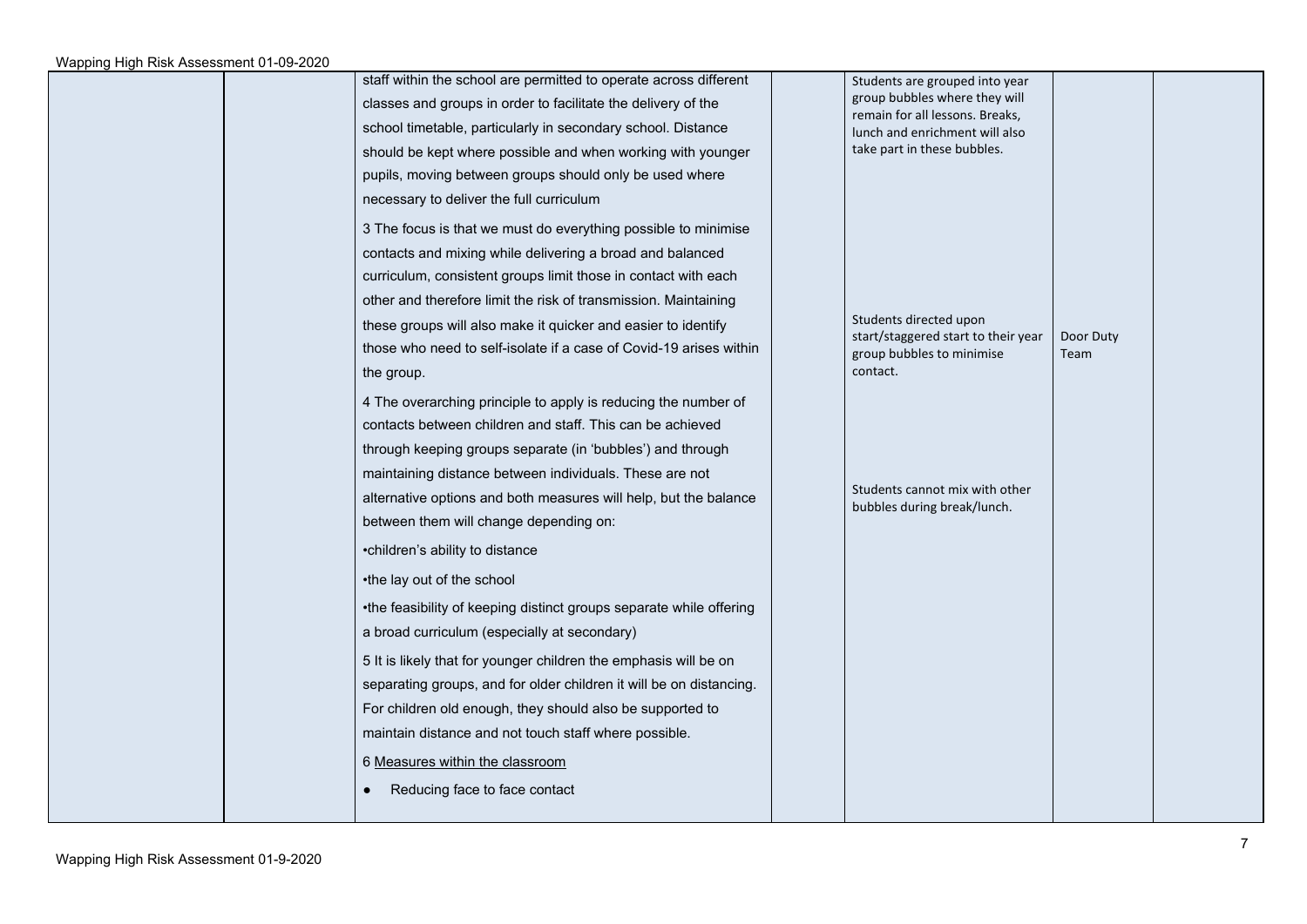| Secondary schools that staff stay at the front of the class<br>and away from colleagues. 2 metres should be maintained<br>where possible, whilst ensuring all pupils, including those<br>with complex needs, continue to receive the best education<br>possible whilst reducing risk.<br>Children encouraged to maintain distance and not touch<br>$\bullet$<br>staff or peers.<br>Smaller groups can help reduce risks.<br>$\bullet$<br>Where possible, classrooms should be adapted by                                                                                                                                                                                                    | On each floor one classroom has<br>been demarcated to model<br>correct social distancing.<br>Pupils sanitise their hands upon<br>entry to the classroom.<br>All desks to face forward.<br>Desks and chairs arranged to<br>enforce social distancing.<br>Teachers bring their own                                           | GB<br><b>Teachers</b><br>GB |
|---------------------------------------------------------------------------------------------------------------------------------------------------------------------------------------------------------------------------------------------------------------------------------------------------------------------------------------------------------------------------------------------------------------------------------------------------------------------------------------------------------------------------------------------------------------------------------------------------------------------------------------------------------------------------------------------|----------------------------------------------------------------------------------------------------------------------------------------------------------------------------------------------------------------------------------------------------------------------------------------------------------------------------|-----------------------------|
| removing excess furniture and seating pupils side by side<br>rather than face to face or side-on.                                                                                                                                                                                                                                                                                                                                                                                                                                                                                                                                                                                           | equipment to classrooms and do<br>not share items such as board<br>markers etc.<br>If equipment is loaned to<br>students then it cannot be given<br>back.<br>Books: leave for 48hrs before<br>marking. Google Classroom to be<br>used for home learning<br>assignments where possible.<br>Students using computers will be | <b>Teachers</b>             |
| 7 Measures outside the classroom<br>Groups will be kept apart from each other, avoiding large<br>$\bullet$<br>gatherings such as assemblies and collective worship.<br>Timetabling to allow groups to be kept separate and<br>$\bullet$<br>minimise movement around the site<br>Staggered breaks and lunchtimes, giving time for cleaning<br>$\bullet$<br>between groups<br>Shared staff spaces to help to distance, ensuring staff have<br>$\bullet$<br>a reasonable break<br>8. Arriving and leaving school<br>Where travel patterns allow, schools will consider staggered<br>$\bullet$<br>start and finish times to keep groups apart (This should not<br>reduce overall teaching time) | expected to sanitise them after<br>use using wipes provided.<br>Practical equipment will generally<br>not be shared during lessons, and<br>where this is not possible, will be<br>sanitised.                                                                                                                               |                             |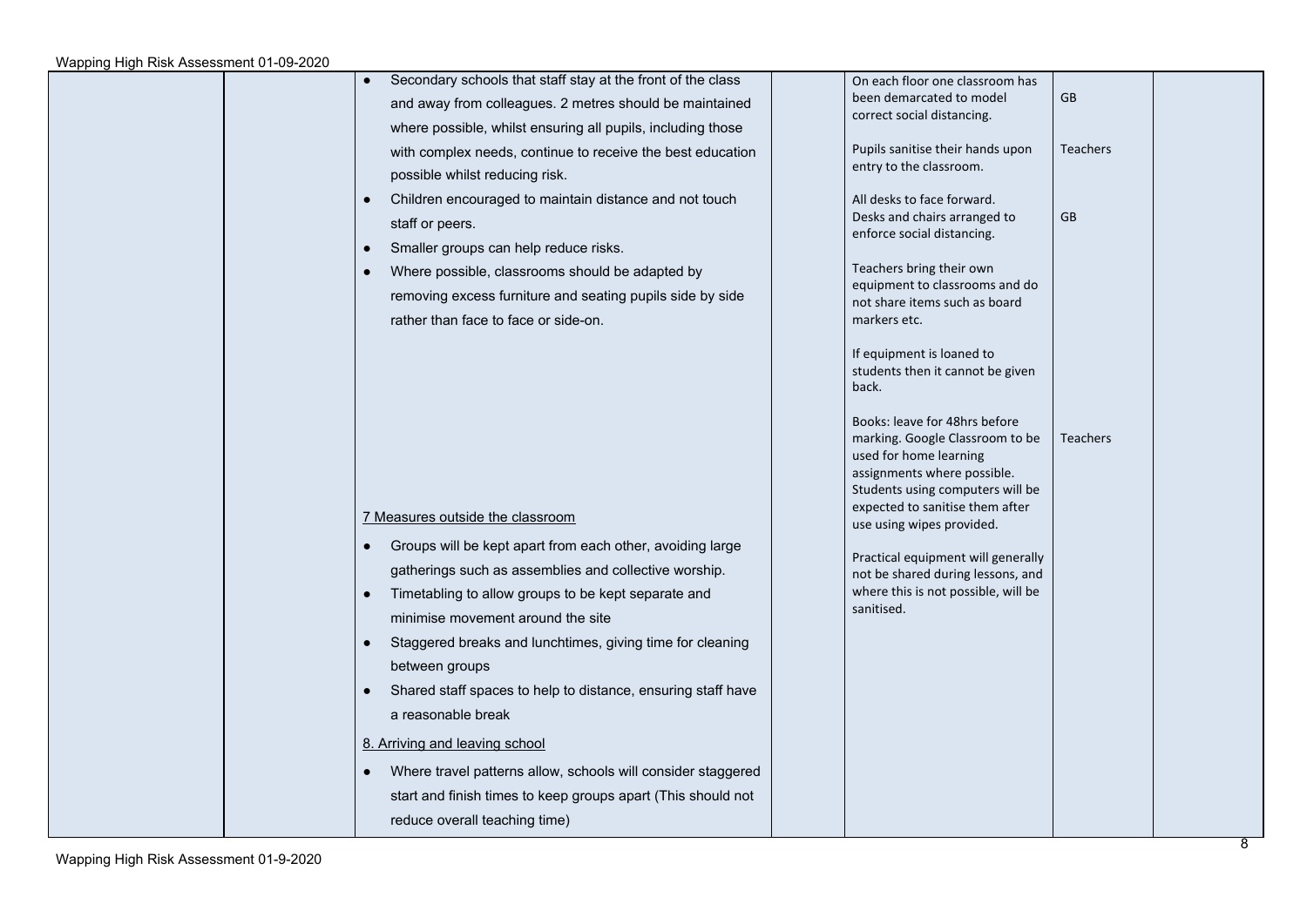| Condensing/staggering free periods and break times<br>$\bullet$<br>Starting or finishing earlier or later to avoid busy times<br>Communicating changes to parents so they understand<br>drop off and collection processes and visiting the site with or<br>without an appointment.<br>The safe removal of face coverings for pupils and staff (Not<br>touching their face, washing hands immediately, disposal of<br>temporary coverings in a covered bin or plastic back for<br>reusable PPE, washing hands again.) at the entrance of the<br>school as face covering are not required at this present time                                                         | Students will be in their separate<br>bubbles for break and lunch<br>times.<br>The timetable has been written<br>around year group bubbles i.e.<br>the teachers come to the<br>students who remain in a fixed<br>location.<br>The new duty rota has been<br>structured to ensure that all staff | <b>TDE</b><br><b>TRA</b> |
|----------------------------------------------------------------------------------------------------------------------------------------------------------------------------------------------------------------------------------------------------------------------------------------------------------------------------------------------------------------------------------------------------------------------------------------------------------------------------------------------------------------------------------------------------------------------------------------------------------------------------------------------------------------------|-------------------------------------------------------------------------------------------------------------------------------------------------------------------------------------------------------------------------------------------------------------------------------------------------|--------------------------|
| 9. Pupils with SEND or EHCP will need specific help for the<br>routine changes and new processes, plans need to be in place<br>(For example, social stories and educational resources)<br>10. Supply/peripatetic teachers and other temporary staff can                                                                                                                                                                                                                                                                                                                                                                                                              | members are still provided with a<br>reasonable break.<br>Staggered starts and finishes                                                                                                                                                                                                         | <b>TRA</b>               |
| move between schools but should ensure distancing is<br>maintained where possible.<br>11. Specialists, therapists, clinicians and other support staff<br>should provide interventions as usual, following safety guidelines<br>where possible.                                                                                                                                                                                                                                                                                                                                                                                                                       | have been implemented.<br>Letters sent out in July by the<br>pastoral team in order to inform<br>parents as well as direction given<br>on the website.                                                                                                                                          | WOV/TIN/HC<br>H          |
| 12. Management of other visitors to site such as contractors<br>should be considered as part of this risk assessment and<br>explained to visitors on arrival. They must be recorded and<br>should be kept outside of school hours where possible.<br>13. Where a child routinely attends more than one setting on a<br>part-time basis, a system of controls to address any risks<br>identified and allowing them to jointly deliver a broad and<br>balanced curriculum for the child.<br>14. During the summer term, the use of equipment was<br>minimised, and there was significant extra cleaning. This has<br>now changed because the prevalence of coronavirus | SENDCO provides additional<br>support and instruction to those<br>who are particularly vulnerable<br>ahead of the new academic year.                                                                                                                                                            | <b>WOV</b>               |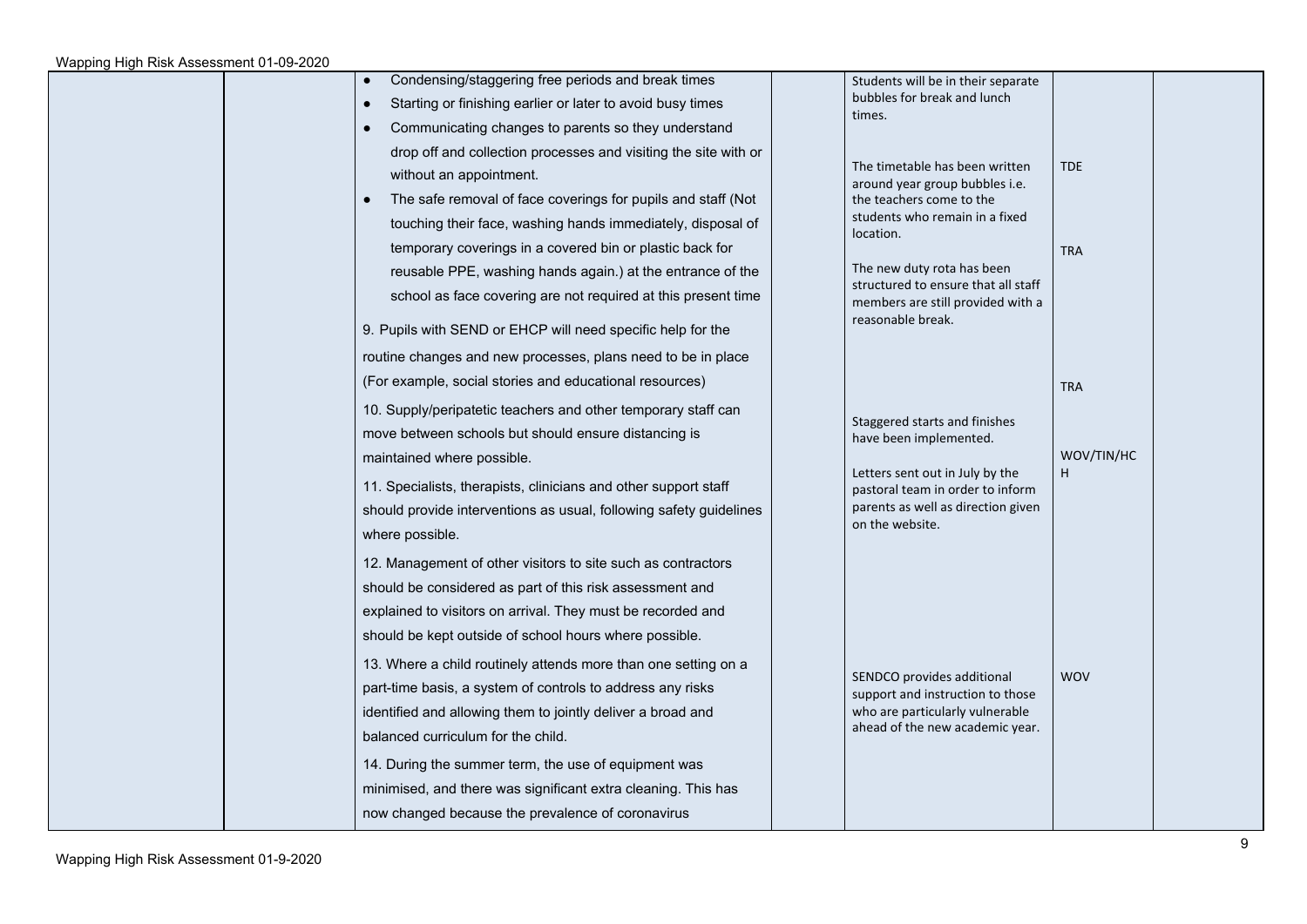|  | (COVID-19) has decreased. For essential equipment, such as        |                                    |        |  |
|--|-------------------------------------------------------------------|------------------------------------|--------|--|
|  | pencils and pens, it is recommended that staff and pupils have    |                                    |        |  |
|  | their own items that are not shared. Classroom-based              |                                    |        |  |
|  | resources, such as books and games, can be used and shared        |                                    |        |  |
|  | within the bubble; these should be cleaned regularly, along with  | Contractors and other such         | MDE/GB |  |
|  | all frequently touched surfaces. Resources that are shared        | visitors will follow the protocols |        |  |
|  | between classes or bubbles, such as sports, art and science       | provided via reception.            |        |  |
|  | equipment should be cleaned frequently and meticulously and       |                                    |        |  |
|  | always between bubbles or rotated to allow them to be left        |                                    |        |  |
|  | unused and out of reach for a period of 48 hours (72 hours for    |                                    |        |  |
|  | plastics) between use by different bubbles                        |                                    |        |  |
|  |                                                                   |                                    |        |  |
|  | Note – In secondary schools, and certainly in the older age       |                                    |        |  |
|  | groups at key stage 4 and key stage 5, the groups are likely to   |                                    |        |  |
|  | need to be the size of a year group to enable schools to deliver  |                                    |        |  |
|  | the full range of curriculum subjects and students to receive     |                                    |        |  |
|  | specialist teaching. If this can be achieved with small groups,   |                                    |        |  |
|  | they are recommended. At primary school, and in the younger       |                                    |        |  |
|  | years at secondary (key stage 3), schools may be able to          |                                    |        |  |
|  | implement smaller groups the size of a full class. If that can be |                                    |        |  |
|  | achieved, it is recommended, as this will help to reduce the      |                                    |        |  |
|  | number of people who could be asked to isolate should             |                                    |        |  |
|  | someone in a group become ill with coronavirus (COVID-19).        |                                    |        |  |
|  |                                                                   |                                    |        |  |
|  |                                                                   |                                    |        |  |
|  | Note - Schools should assess their circumstances and if           |                                    |        |  |
|  | class-sized groups are not compatible with offering a full range  |                                    |        |  |
|  | of subjects or managing the practical logistics within and around |                                    |        |  |
|  | school, they can look to implement year group sized 'bubbles'.    |                                    |        |  |
|  | Whatever the size of the group, they should be kept apart from    |                                    |        |  |
|  | other groups where possible and older children should be          |                                    |        |  |
|  | encouraged to keep their distance within groups. Schools with     |                                    |        |  |
|  |                                                                   |                                    |        |  |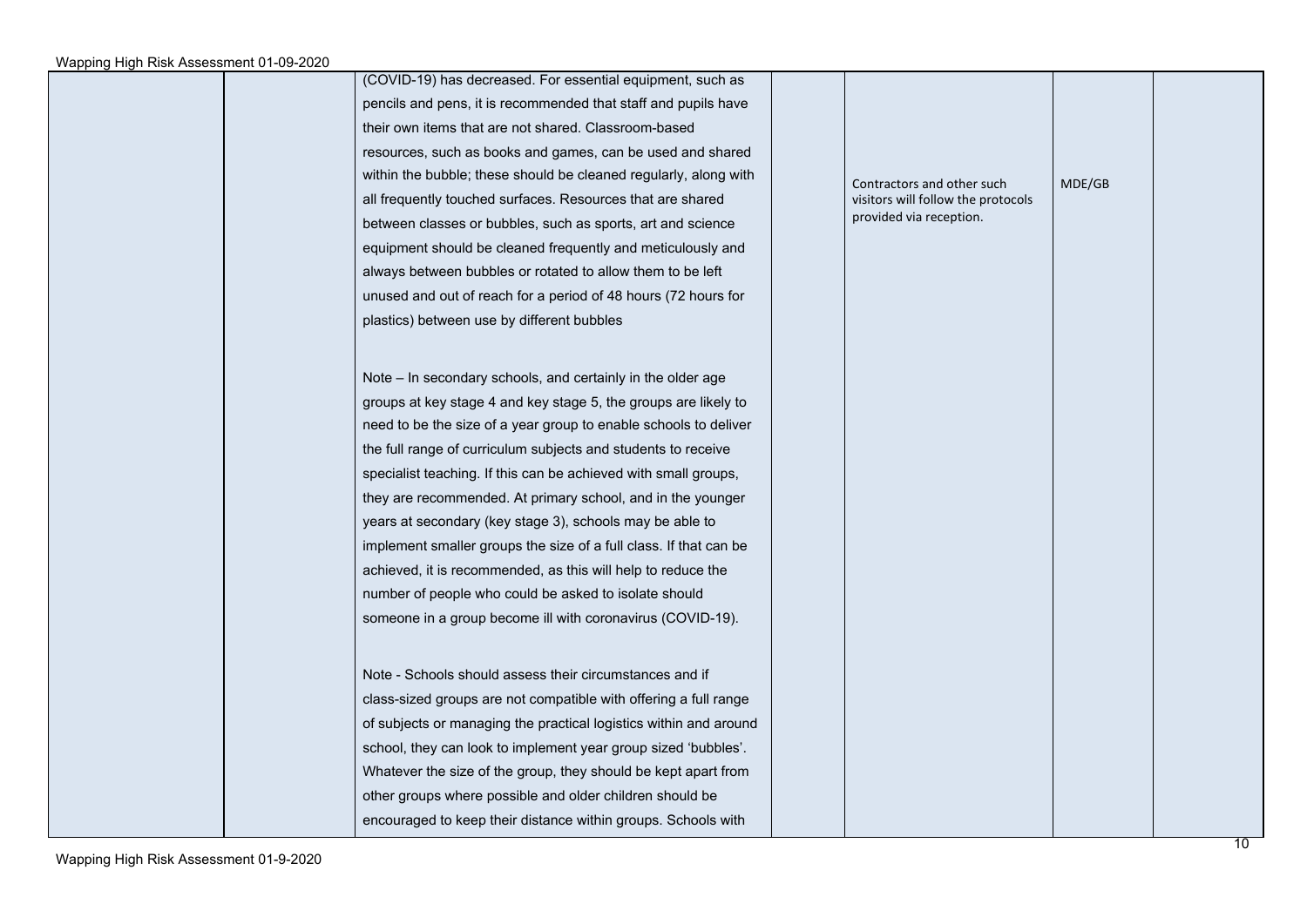|  | the capability to do it should take steps to limit interaction,       |  |  |
|--|-----------------------------------------------------------------------|--|--|
|  | sharing of rooms and social spaces between groups as much as          |  |  |
|  | possible. When using larger groups the other measures from the        |  |  |
|  | system of controls become even more important, to minimise            |  |  |
|  | transmission risks and to minimise the numbers of pupils and          |  |  |
|  | staff who may need to self-isolate. We recognise that younger         |  |  |
|  | children will not be able to maintain social distancing, and it is    |  |  |
|  | acceptable for them not to distance within their group.               |  |  |
|  |                                                                       |  |  |
|  | Note - Both the approaches of separating groups and                   |  |  |
|  | maintaining distance are not 'all-or-nothing' options, and will still |  |  |
|  | bring benefits even if implemented partially. Some schools may        |  |  |
|  | keep children in their class groups for the majority of the           |  |  |
|  | classroom time, but also allow mixing into wider groups for           |  |  |
|  | specialist teaching, wraparound care and transport, or for            |  |  |
|  | boarding pupils in one group residentially and another during the     |  |  |
|  | school day. Siblings may also be in different groups.                 |  |  |
|  | Endeavouring to keep these groups at least partially separate         |  |  |
|  | and minimising contacts between children will still offer public      |  |  |
|  | health benefits as it reduces the network of possible direct          |  |  |
|  | transmission.                                                         |  |  |
|  |                                                                       |  |  |
|  | Note - All teachers and other staff can operate across different      |  |  |
|  | classes and year groups in order to facilitate the delivery of the    |  |  |
|  | school timetable. This will be particularly important for secondary   |  |  |
|  | schools. Where staff need to move between classes and year            |  |  |
|  | groups, they should try and keep their distance from pupils and       |  |  |
|  | other staff as much as they can, ideally 2 metres from other          |  |  |
|  | adults. Again, we recognise this is not likely to be possible with    |  |  |
|  | younger children and teachers in primary schools can still work       |  |  |
|  | across groups if that is needed to enable a full educational offer.   |  |  |
|  |                                                                       |  |  |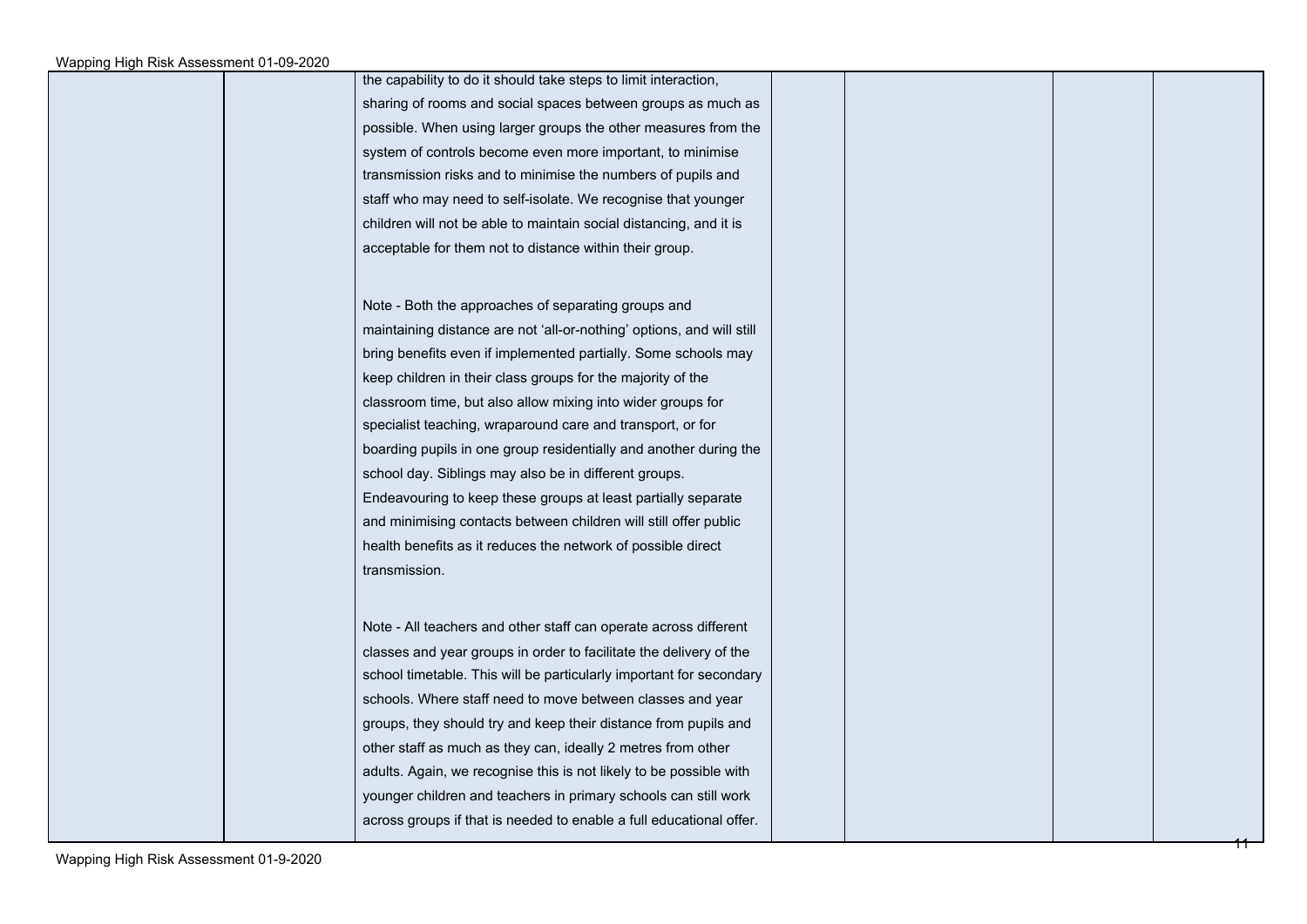| (6.PPE)<br>Coronavirus<br>(COVID-19) (CV19) | Employees,<br>agency, Pupils,<br>visitors | 1 The majority of staff in education settings will not require PPE<br>beyond what they would normally need for their work. PPE is<br>only needed in a very small number of cases, including:<br>• where an individual child or young person becomes ill<br>with coronavirus (COVID-19) symptoms while at | PPE has been provided for those<br>staff trained in First Aid. Should<br>First Aid be required then the<br>staff member concerned should<br>use this equipment. If First Aid is<br>provided between two staff<br>members then full PPE should<br>still be used. | <b>MDE</b> |  |
|---------------------------------------------|-------------------------------------------|----------------------------------------------------------------------------------------------------------------------------------------------------------------------------------------------------------------------------------------------------------------------------------------------------------|-----------------------------------------------------------------------------------------------------------------------------------------------------------------------------------------------------------------------------------------------------------------|------------|--|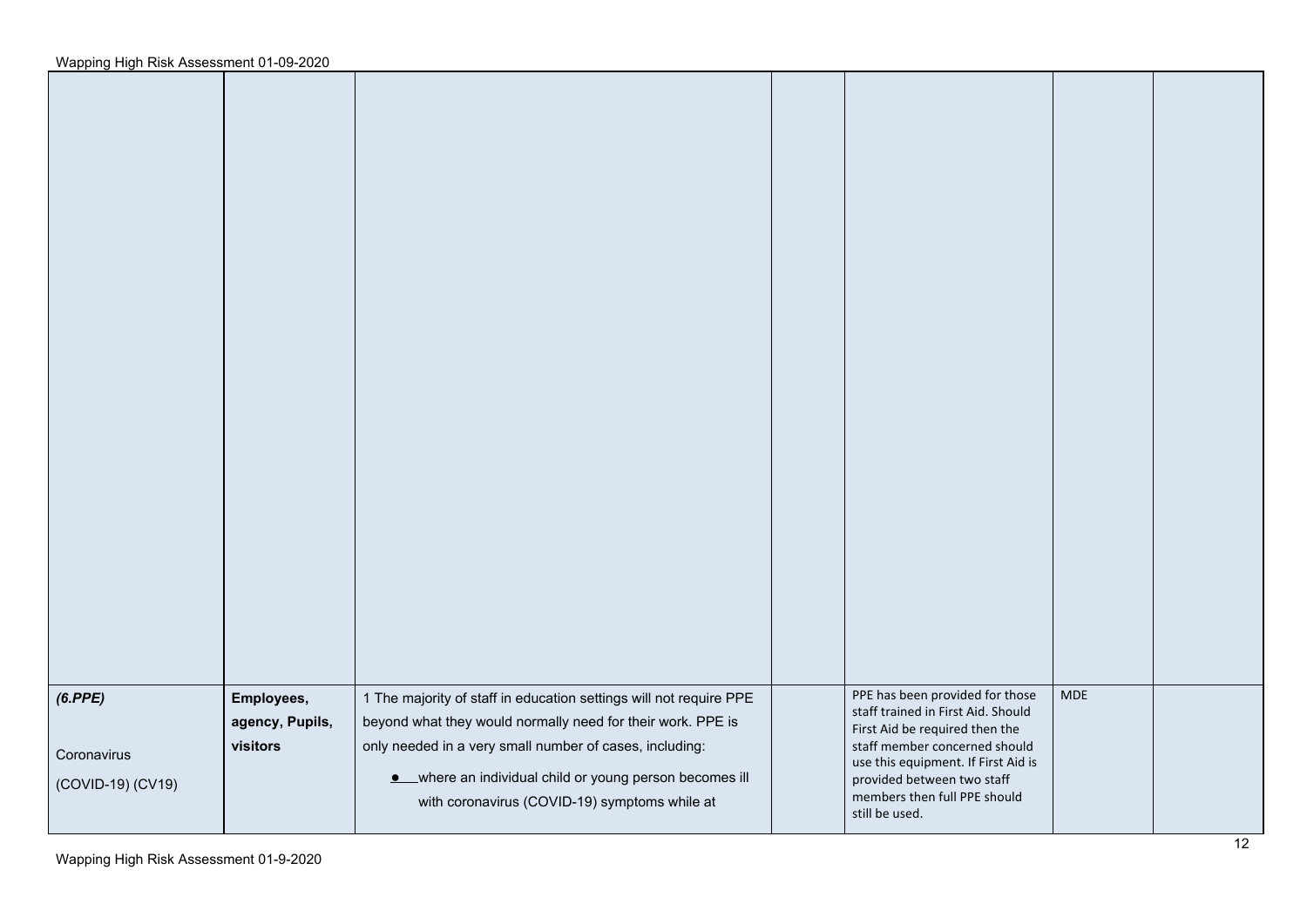| Wapping High Risk Assessment 01-09-2020                       |                   |                                                                                                                                                                                                                                                                                                                                                                                                                                           |  |                                                                                                                                         |            |  |  |  |
|---------------------------------------------------------------|-------------------|-------------------------------------------------------------------------------------------------------------------------------------------------------------------------------------------------------------------------------------------------------------------------------------------------------------------------------------------------------------------------------------------------------------------------------------------|--|-----------------------------------------------------------------------------------------------------------------------------------------|------------|--|--|--|
| Someone entering the                                          | Causing severe    | schools, and only then if a distance of 2 metres cannot                                                                                                                                                                                                                                                                                                                                                                                   |  |                                                                                                                                         |            |  |  |  |
| school/workplace/offices<br>with CV19                         | infection/disease | be maintained<br>where a child or young person already has routine<br>intimate care needs that involves the use of PPE, in<br>which case the same PPE should continue to be used<br>Read the guidance on safe working in education, childcare and<br>children's social care for more information about preventing and<br>controlling infection, including when, how PPE should be used,<br>what type of PPE to use, and how to source it. |  | In the event that someone from<br>outside of the school community<br>is granted access to the school,<br>then a mask must be mandatory. | <b>MDE</b> |  |  |  |
| (7. Test and trace)                                           | Employees,        | 1 Schools must ensure they understand the NHS Test and                                                                                                                                                                                                                                                                                                                                                                                    |  |                                                                                                                                         |            |  |  |  |
|                                                               | agency, Pupils,   | Trace process and how to contact their local Public Health                                                                                                                                                                                                                                                                                                                                                                                |  |                                                                                                                                         |            |  |  |  |
| Coronavirus                                                   | visitors          | England health protection team. Schools must ensure that staff                                                                                                                                                                                                                                                                                                                                                                            |  |                                                                                                                                         |            |  |  |  |
| (COVID-19) (CV19)                                             | Causing severe    | members and parents/carers understand that they will need to                                                                                                                                                                                                                                                                                                                                                                              |  |                                                                                                                                         |            |  |  |  |
|                                                               | infection/disease | be ready and willing to:                                                                                                                                                                                                                                                                                                                                                                                                                  |  |                                                                                                                                         |            |  |  |  |
| Someone entering the<br>school/workplace/offices<br>with CV19 |                   | book a test if they are displaying symptoms. Staff and<br>pupils must not come into the school if they have<br>symptoms, and must be sent home to self-isolate if<br>they develop them in school. All children can be tested,<br>including children under 5, but children aged 11 and<br>under will need to be helped by their parents/carers if<br>using a home testing kit                                                              |  |                                                                                                                                         |            |  |  |  |
|                                                               |                   | provide details of anyone they have been in close<br>contact with if they were to test positive for coronavirus<br>(COVID-19) or if asked by NHS Test and Trace                                                                                                                                                                                                                                                                           |  |                                                                                                                                         |            |  |  |  |
|                                                               |                   | self-isolate if they have been in close contact with<br>someone who develops coronavirus (COVID-19)<br>symptoms or someone who tests positive for<br>coronavirus (COVID-19)                                                                                                                                                                                                                                                               |  |                                                                                                                                         |            |  |  |  |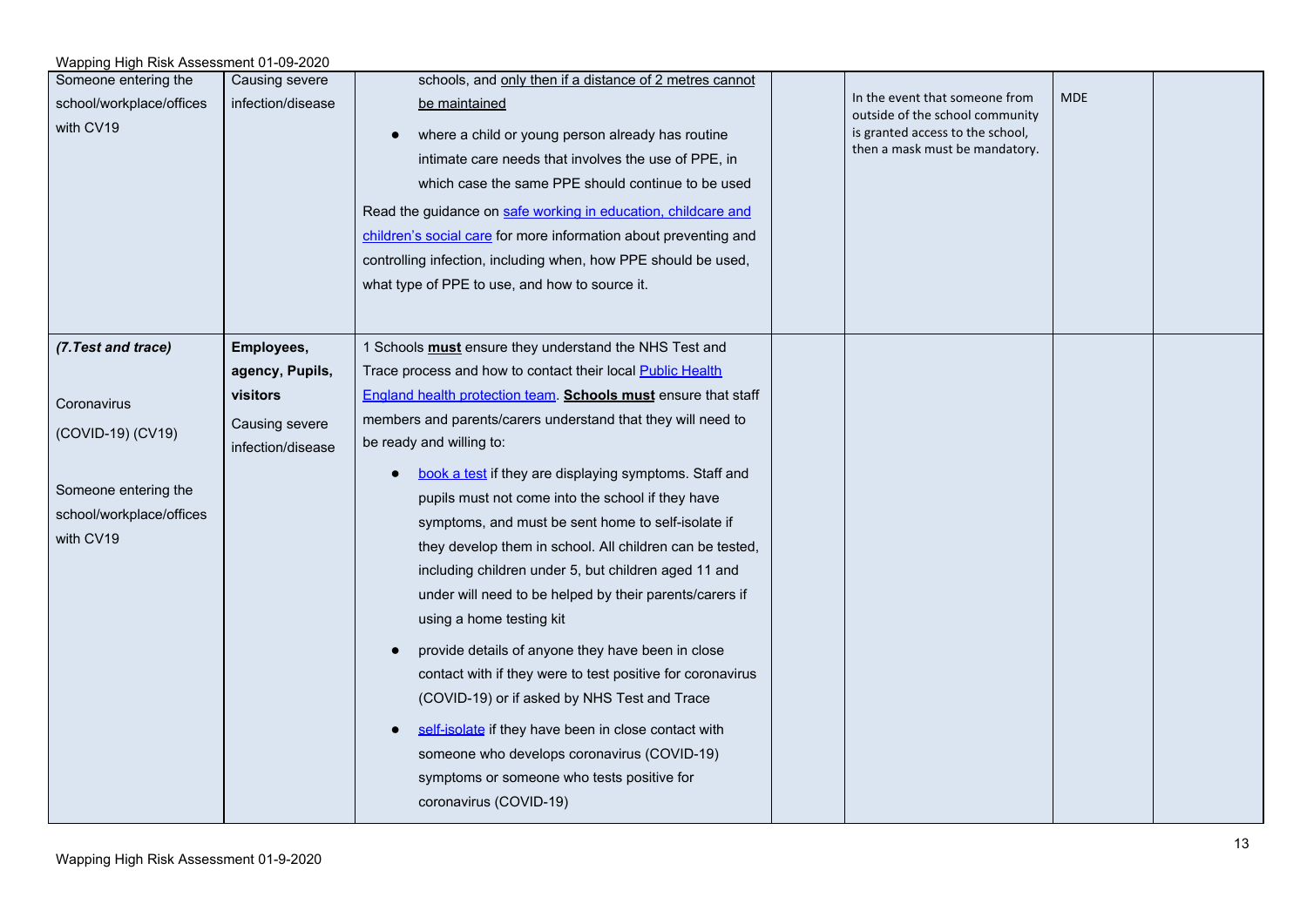| 2 Anyone who displays symptoms of coronavirus (COVID-19)        |  |
|-----------------------------------------------------------------|--|
| can and should get a test. Tests can be booked online through   |  |
| the NHS testing and tracing for coronavirus website, or ordered |  |
| by telephone via NHS 119 for those without access to the        |  |
| internet. Essential workers, which includes anyone involved in  |  |
| education or childcare, have priority access to testing.        |  |
| 3 Schools should ask parents and staff to inform them           |  |
| immediately of the results of a test:                           |  |
| if someone tests negative, if they feel well and no             |  |
| longer have symptoms similar to coronavirus                     |  |
| (COVID-19), they can stop self-isolating. They could            |  |
| still have another virus, such as a cold or flu - in which      |  |
| case it is still best to avoid contact with other people        |  |
| until they are better. Other members of their household         |  |
| can stop self-isolating.                                        |  |
| if someone tests positive, they should follow the 'stay at      |  |
| home: guidance for households with possible or                  |  |
| confirmed coronavirus (COVID-19) infection' and must            |  |
| continue to self-isolate for at least 14 days from the          |  |
| onset of their symptoms and then return to school only          |  |
| if they do not have symptoms other than cough or loss           |  |
| of sense of smell/taste. This is because a cough or             |  |
| anosmia can last for several weeks once the infection           |  |
| has gone. The 7-day period starts from the day when             |  |
| they first became ill. If they still have a high                |  |
| temperature, they should keep self-isolating until their        |  |
| temperature returns to normal. Other members of their           |  |
| household should continue self-isolating for the full 14        |  |
| days.                                                           |  |
|                                                                 |  |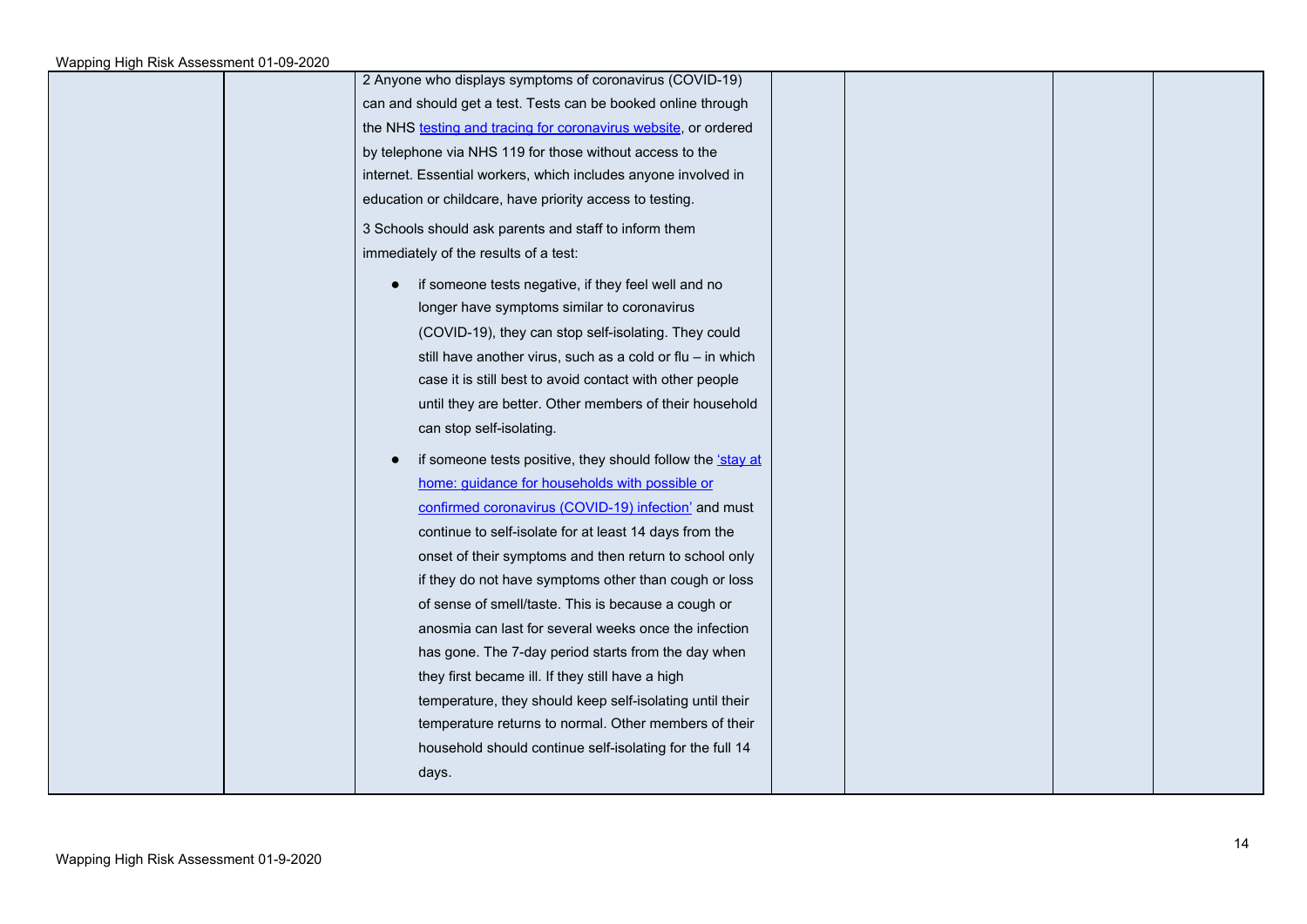| (8.Confirmed cases)<br>Coronavirus<br>(COVID-19) (CV19)<br>Someone entering the<br>school/workplace/offices<br>with CV19 | Employees,<br>agency, Pupils,<br>visitors<br>Causing severe<br>infection/disease | 1 All positive COV1D-19 cases must be reported immediately to<br>the Headteacher/Deputy Headteacher. Schools must take<br>swift action when they become aware that someone who has<br>attended has tested positive for coronavirus (COVID-19).<br>If reported during the school day, year group teachers will b<br>informed and asked if they are comfortable to continue<br>teaching until dismissal.<br>Extra PPE will be provided at request. Staff due to teach the<br>year group to also be informed and SLT will provide cover<br>at request.<br>If it is a single positive case The Headteacher '/ Deputy<br>Headteacher will call the DfE Coronavirus hotline on 0800 046<br>8687.<br>The Headteacher / Deputy Headteacher will also contact LBTH<br>Public Health on phcov19@towerhamlets.gov.uk. In addition to | Anyone who has symptoms or<br>lives with someone with<br>symptoms will not attend and<br>self-isolate as per guidance.<br>Creation of an isolation space<br>within school for anyone who<br>displays symptoms while on site,<br>with separate toilet facilities and<br>policy for collection by parents. |  |
|--------------------------------------------------------------------------------------------------------------------------|----------------------------------------------------------------------------------|---------------------------------------------------------------------------------------------------------------------------------------------------------------------------------------------------------------------------------------------------------------------------------------------------------------------------------------------------------------------------------------------------------------------------------------------------------------------------------------------------------------------------------------------------------------------------------------------------------------------------------------------------------------------------------------------------------------------------------------------------------------------------------------------------------------------------|----------------------------------------------------------------------------------------------------------------------------------------------------------------------------------------------------------------------------------------------------------------------------------------------------------|--|
|                                                                                                                          |                                                                                  | to track cases across the borough in a timely way.<br>If there are two or more cases within 14 days, this might<br>indicate an outbreak which needs specialist support. The<br>Headteacher / Deputy Headteacher will contact the PHE London<br>Coronavirus Response Centre on 0300 303 0450 or<br>lcrc@phe.gov.uk<br>2 If the infected individual was in school following a positive test<br>then the year group bubble will be dismissed and instructed to<br>quarantine for the specified time outlined by the LCRC.                                                                                                                                                                                                                                                                                                    |                                                                                                                                                                                                                                                                                                          |  |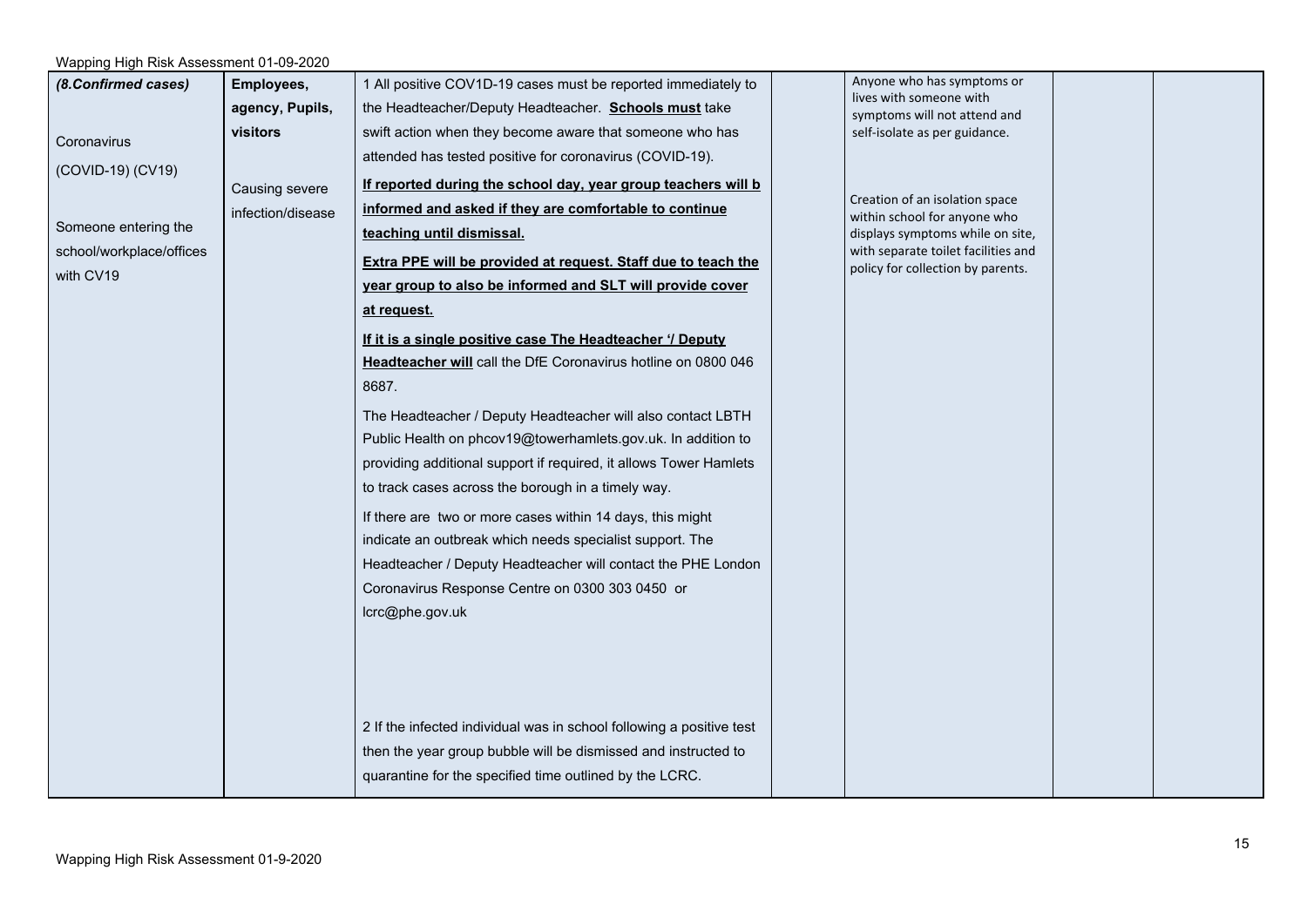| Siblings in other year groups will also be required to self-isolate. |  |  |
|----------------------------------------------------------------------|--|--|
| If the infected person did not come in following a test, there may   |  |  |
| not be a requirement for the whole bubble to self-isolate and        |  |  |
| guidance will be followed given by the LCRC                          |  |  |
|                                                                      |  |  |
| Based on the advice from the health protection team, schools         |  |  |
| must send home those people who have been in close contact           |  |  |
| with the person who has tested positive, advising them to            |  |  |
| self-isolate for 14 days since they were last in close contact with  |  |  |
| that person when they were infectious. Close contact means:          |  |  |
| direct close contacts - face to face contact with an                 |  |  |
| infected individual for any length of time, within 1 metre,          |  |  |
| including being coughed on, a face to face                           |  |  |
| conversation, or unprotected physical contact                        |  |  |
| (skin-to-skin)                                                       |  |  |
| proximity contacts - extended close contact (within 1 to             |  |  |
| 2 metres for more than 15 minutes) with an infected                  |  |  |
| individual                                                           |  |  |
|                                                                      |  |  |
| travelling in a small vehicle, like a car, with an infected          |  |  |
| person                                                               |  |  |
| 5) The Headteacher / Deputy Headteacher will alert parents via       |  |  |
| letter and text.                                                     |  |  |
|                                                                      |  |  |
| 3 Household members of those contacts who are sent home do           |  |  |
| not need to self-isolate themselves unless the child, young          |  |  |
| person or staff member who is self-isolating subsequently            |  |  |
| develops symptoms. If someone in a class or group that has           |  |  |
| been asked to self-isolate develops symptoms themselves within       |  |  |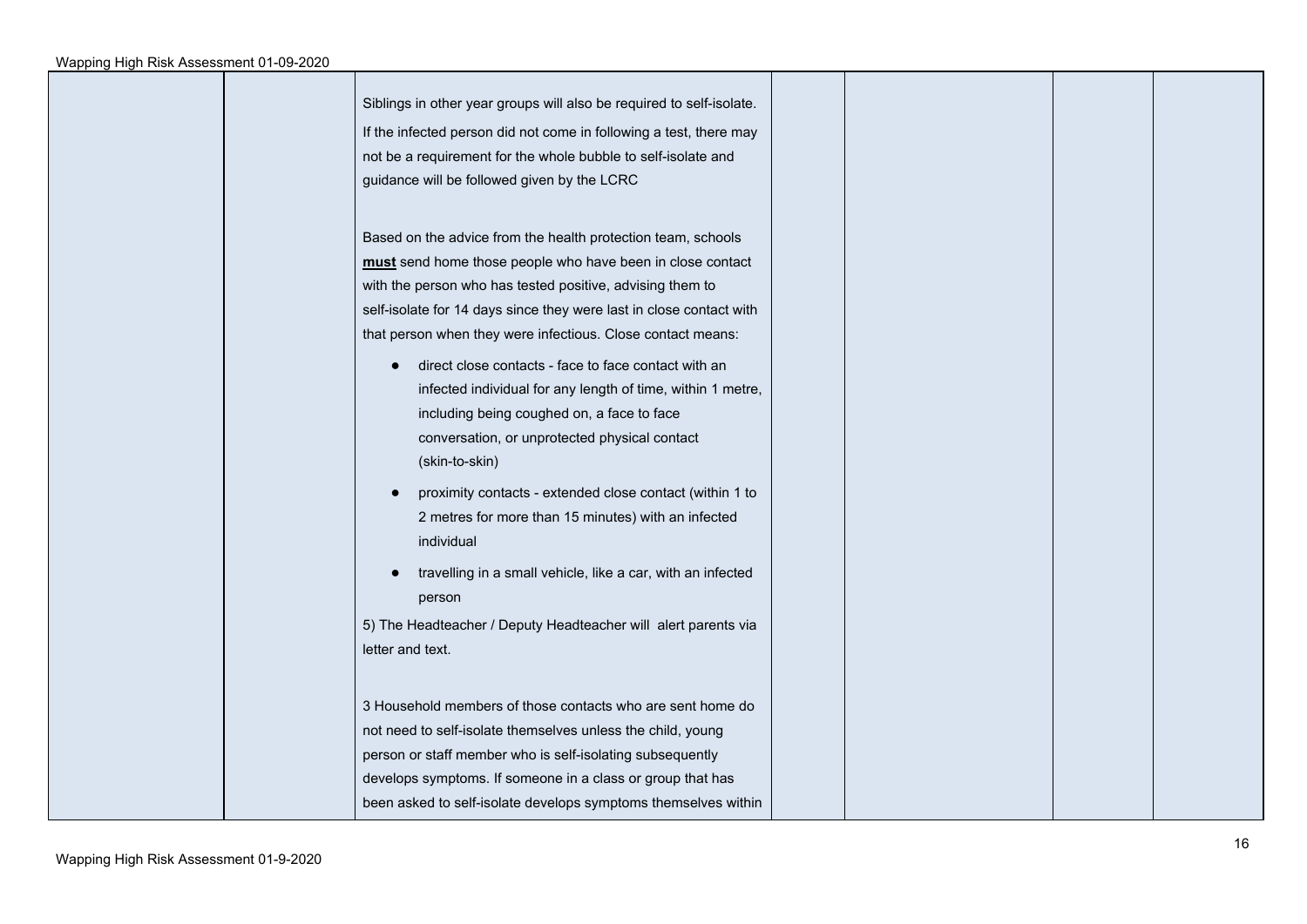|                   |                             | their 14-day isolation period they should follow stay at home:<br>guidance for households with possible or confirmed coronavirus<br>(COVID-19) infection'. They should get a test, and:<br>if the test delivers a negative result, they must remain<br>$\bullet$<br>in isolation for the remainder of the 14-day isolation<br>period. This is because they could still develop the<br>coronavirus (COVID-19) within the remaining days.<br>if the test result is positive, they should inform their<br>$\bullet$<br>setting immediately, and must isolate for at least 14<br>days from the onset of their symptoms (which could<br>mean the self-isolation ends before or after the original<br>14-day isolation period). Their household should<br>self-isolate for at least 14 days from when the<br>symptomatic person first had symptoms, following 'stay<br>at home: guidance for households with possible or<br>confirmed coronavirus (COVID-19) infection'<br>4 Schools should not request evidence of negative test results or<br>other medical evidence before admitting children or welcoming<br>them back after a period of self-isolation.<br>Further guidance is available on testing and tracing for<br>coronavirus (COVID-19). |  |  |
|-------------------|-----------------------------|-----------------------------------------------------------------------------------------------------------------------------------------------------------------------------------------------------------------------------------------------------------------------------------------------------------------------------------------------------------------------------------------------------------------------------------------------------------------------------------------------------------------------------------------------------------------------------------------------------------------------------------------------------------------------------------------------------------------------------------------------------------------------------------------------------------------------------------------------------------------------------------------------------------------------------------------------------------------------------------------------------------------------------------------------------------------------------------------------------------------------------------------------------------------------------------------------------------------------------------------------|--|--|
| (9.Outbreak)      | Employees,                  | 1 If schools have two or more confirmed cases within 14 days,                                                                                                                                                                                                                                                                                                                                                                                                                                                                                                                                                                                                                                                                                                                                                                                                                                                                                                                                                                                                                                                                                                                                                                                 |  |  |
|                   | agency, Pupils,<br>visitors | or an overall rise in sickness absence where coronavirus<br>(COVID-19) is suspected, they may have an outbreak, and <b>must</b>                                                                                                                                                                                                                                                                                                                                                                                                                                                                                                                                                                                                                                                                                                                                                                                                                                                                                                                                                                                                                                                                                                               |  |  |
| Coronavirus       |                             | continue to work with their local health protection team who will                                                                                                                                                                                                                                                                                                                                                                                                                                                                                                                                                                                                                                                                                                                                                                                                                                                                                                                                                                                                                                                                                                                                                                             |  |  |
| (COVID-19) (CV19) | Causing severe              | be able to advise if additional action is required.                                                                                                                                                                                                                                                                                                                                                                                                                                                                                                                                                                                                                                                                                                                                                                                                                                                                                                                                                                                                                                                                                                                                                                                           |  |  |
|                   | infection/disease           | In some cases, health protection teams may recommend that a                                                                                                                                                                                                                                                                                                                                                                                                                                                                                                                                                                                                                                                                                                                                                                                                                                                                                                                                                                                                                                                                                                                                                                                   |  |  |
|                   |                             | larger number of other pupils self-isolate at home as a                                                                                                                                                                                                                                                                                                                                                                                                                                                                                                                                                                                                                                                                                                                                                                                                                                                                                                                                                                                                                                                                                                                                                                                       |  |  |
|                   |                             | precautionary measure - perhaps the whole site or year group.                                                                                                                                                                                                                                                                                                                                                                                                                                                                                                                                                                                                                                                                                                                                                                                                                                                                                                                                                                                                                                                                                                                                                                                 |  |  |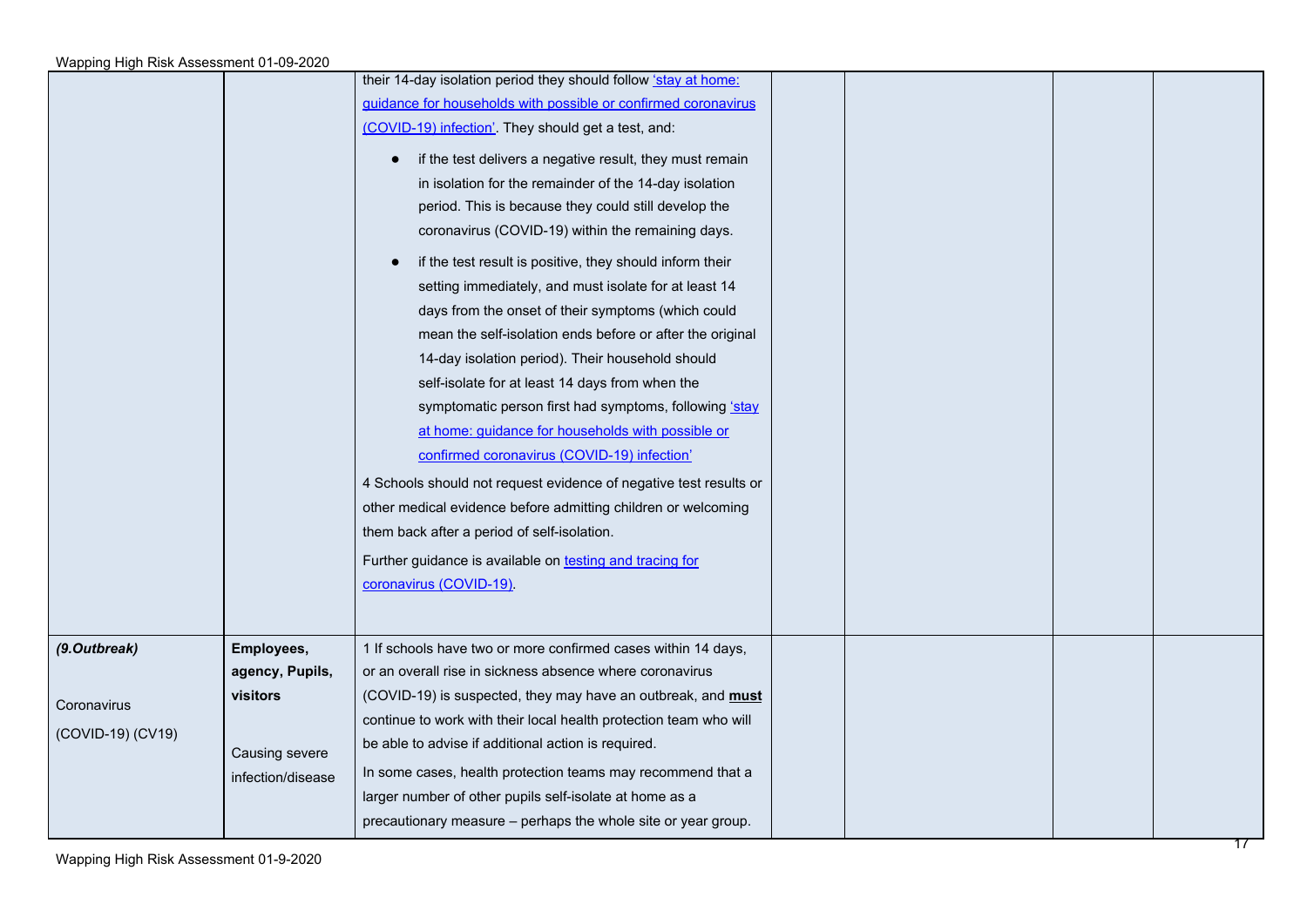| Someone entering the<br>school/workplace/offices<br>with CV19                                                        |                                                                                         | 2 If schools are implementing controls from this list, addressing<br>the risks they have identified and therefore reducing<br>transmission risks, whole school closure based on cases within<br>the school will not generally be necessary, and should not be<br>considered except on the advice of health protection teams.<br>3 In consultation with the local Director of Public Health, where<br>an outbreak in a school is confirmed, a mobile testing unit may<br>be dispatched to test others who may have been in contact with<br>the person who has tested positive. Testing will first focus on the<br>person's class, followed by their year group, then the whole<br>school if necessary, in line with routine public health outbreak<br>control practice. |                                                                                                                  |  |
|----------------------------------------------------------------------------------------------------------------------|-----------------------------------------------------------------------------------------|------------------------------------------------------------------------------------------------------------------------------------------------------------------------------------------------------------------------------------------------------------------------------------------------------------------------------------------------------------------------------------------------------------------------------------------------------------------------------------------------------------------------------------------------------------------------------------------------------------------------------------------------------------------------------------------------------------------------------------------------------------------------|------------------------------------------------------------------------------------------------------------------|--|
| (10. Educational Visits)<br>Coronavirus<br>(COVID-19) (CV19)<br>with CV19                                            | Employees,<br>agency, Pupils,<br><b>visitors</b><br>Causing severe<br>infection/disease | 1 In the autumn term, schools can resume non-overnight<br>domestic educational visits.<br>2 This should be done in line with protective measures, such as<br>keeping children within their consistent group, and the<br>coronavirus (COVID-19) secure measures in place at the<br>destination.<br>3 Schools should also make use of outdoor spaces in the local<br>area to support the delivery of the curriculum                                                                                                                                                                                                                                                                                                                                                      | For the foreseeable future there<br>will be no school trips.<br>Enrichment and exercise are<br>exempt from this. |  |
| (11.Individual)<br>Coronavirus<br>(COVID-19) (CV19)<br>Someone entering the<br>school/workplace/offices<br>with CV19 | Employees,<br>agency<br>Causing severe<br>infection/disease                             | 1 Following the reduction in the prevalence of coronavirus<br>(COVID-19) and relaxation of shielding measures from 1 August,<br>it is expected that most staff will attend school. It remains the<br>case that wider government policy advises those who can work<br>from home to do so. The DFE recognise this will not be<br>applicable to most school staff, but where a role may be<br>conducive to home working, for example some administrative<br>roles, school leaders should consider what is feasible and<br>appropriate.                                                                                                                                                                                                                                    |                                                                                                                  |  |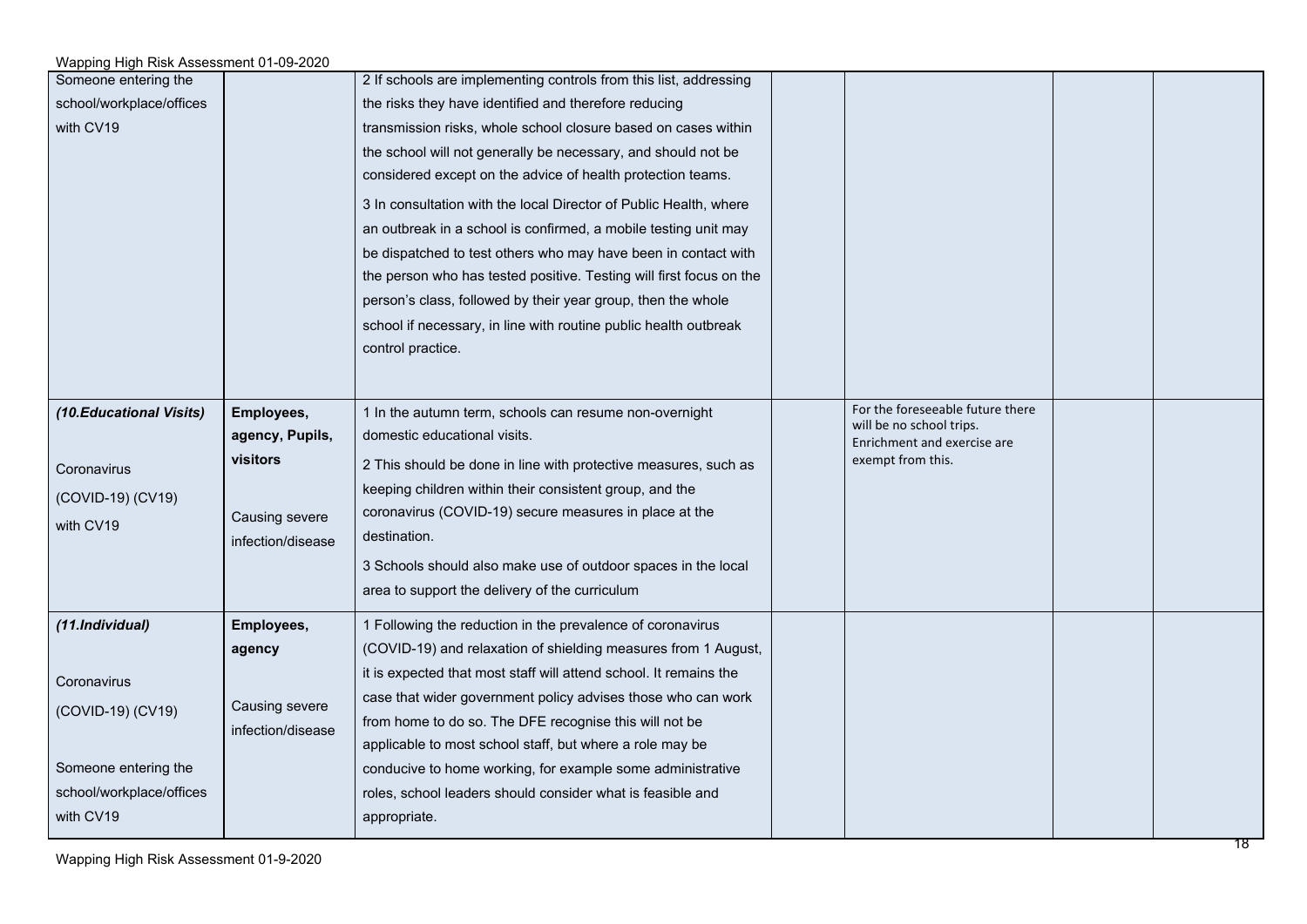| 2 Schools may need to alter the way in which they deploy their         |  |
|------------------------------------------------------------------------|--|
| staff, and use existing staff more flexibly to welcome back all        |  |
| pupils at the start of the autumn term. Schools can continue to        |  |
| engage supply teachers and other supply staff during this              |  |
| period.                                                                |  |
| 3 Individual risk assessments should be completed for school           |  |
| staff with any vulnerable conditions, in line with current             |  |
| government guidance                                                    |  |
| Staff who are clinically vulnerable or extremely clinically            |  |
| vulnerable                                                             |  |
| Where schools apply the full measures in the DFE guidance the          |  |
| risks to all staff will be mitigated significantly, including those    |  |
| who are extremely clinically vulnerable and clinically vulnerable.     |  |
| We expect this will allow most staff to return to the workplace,       |  |
| although we advise those in the most at risk categories to take        |  |
| particular care while community transmission rates continue to         |  |
| fall.                                                                  |  |
| Advice for those who are clinically-vulnerable, including              |  |
| pregnant women, is available.                                          |  |
| Individuals who were considered to be clinically extremely             |  |
| vulnerable and received a letter advising them to shield are now       |  |
| advised that they can return to work from 1 August as long as          |  |
| they maintain social distancing. Advice for those who are              |  |
| extremely clinically vulnerable can be found in the <i>guidance</i> on |  |
| shielding and protecting people who are clinically extremely           |  |
| vulnerable from COVID-19                                               |  |
| School leaders should be flexible in how those members of staff        |  |
| are deployed to enable them to work remotely where possible or         |  |
| in roles in school where it is possible to maintain social             |  |
| distancing.                                                            |  |
|                                                                        |  |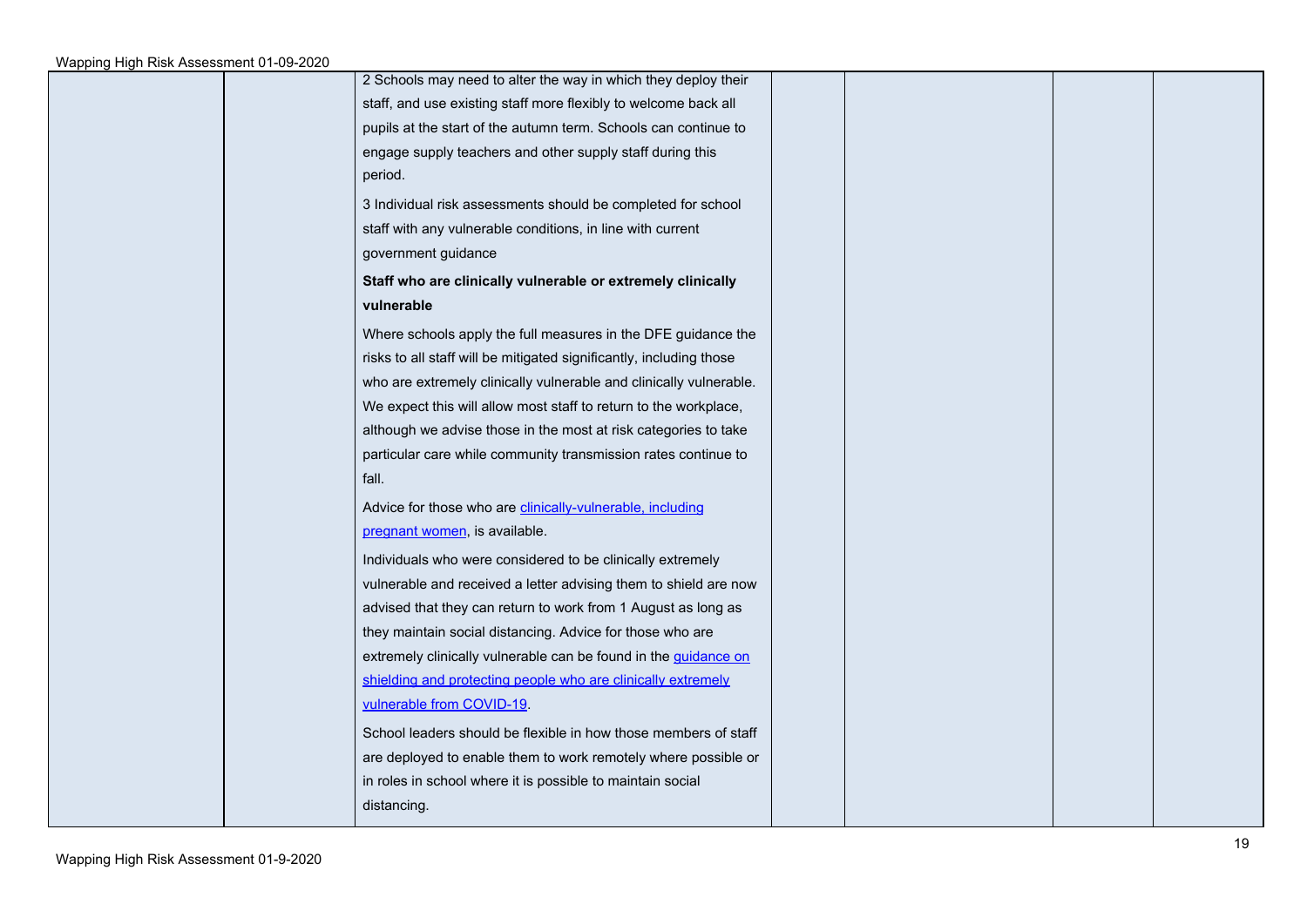|                                                                                                                               |                                                                                  | People who live with those who are clinically extremely<br>vulnerable or clinically vulnerable can attend the workplace.<br>Staff who are pregnant<br>As a general principle, pregnant women are in the 'clinically<br>vulnerable' category and are advised to follow the relevant<br>guidance available for clinically-vulnerable people.<br>Staff who may otherwise be at increased risk from<br>coronavirus (COVID-19)<br>Some people with particular characteristics may be at<br>comparatively increased risk from coronavirus (COVID-19), as<br>set out in the COVID-19: review of disparities in risks and<br>outcomes report. The reasons are complex and there is ongoing<br>research to understand and translate these findings for<br>individuals in the future. If people with significant risk factors are<br>concerned, the school leadership will complete an individual risk<br>assessment |                                                                                                                                                                                                                |         |  |
|-------------------------------------------------------------------------------------------------------------------------------|----------------------------------------------------------------------------------|------------------------------------------------------------------------------------------------------------------------------------------------------------------------------------------------------------------------------------------------------------------------------------------------------------------------------------------------------------------------------------------------------------------------------------------------------------------------------------------------------------------------------------------------------------------------------------------------------------------------------------------------------------------------------------------------------------------------------------------------------------------------------------------------------------------------------------------------------------------------------------------------------------|----------------------------------------------------------------------------------------------------------------------------------------------------------------------------------------------------------------|---------|--|
| (12. Physical Education)<br>Coronavirus<br>(COVID-19) (CV19)<br>Someone entering the<br>school/workplace/offices<br>with CV19 | Employees,<br>agency, Pupils,<br>visitors<br>Causing severe<br>infection/disease | 1 Schools have the flexibility to decide how physical education,<br>sport and physical activity will be provided whilst following the<br>measures in their system of controls.<br>2 Pupils should be kept in consistent groups, sports equipment<br>thoroughly cleaned between each use by different individual<br>groups, and contact sports avoided.<br>3 Outdoor sports should be prioritised where possible, and large<br>indoor spaces used where it is not, maximising distancing<br>between pupils and paying scrupulous attention to cleaning and<br>hygiene<br>This is particularly important in a sports setting because of the<br>way in which people breathe during exercise. External facilities<br>can also be used in line with government guidance for the use<br>of, and travel to and from, those facilities.                                                                            | Physical Education lessons will<br>continue to run within year group<br>bubbles. Where PE equipment is<br>used, the teacher supervising the<br>lesson will ensure that any and all<br>equipment are sanitised. | HCH/JED |  |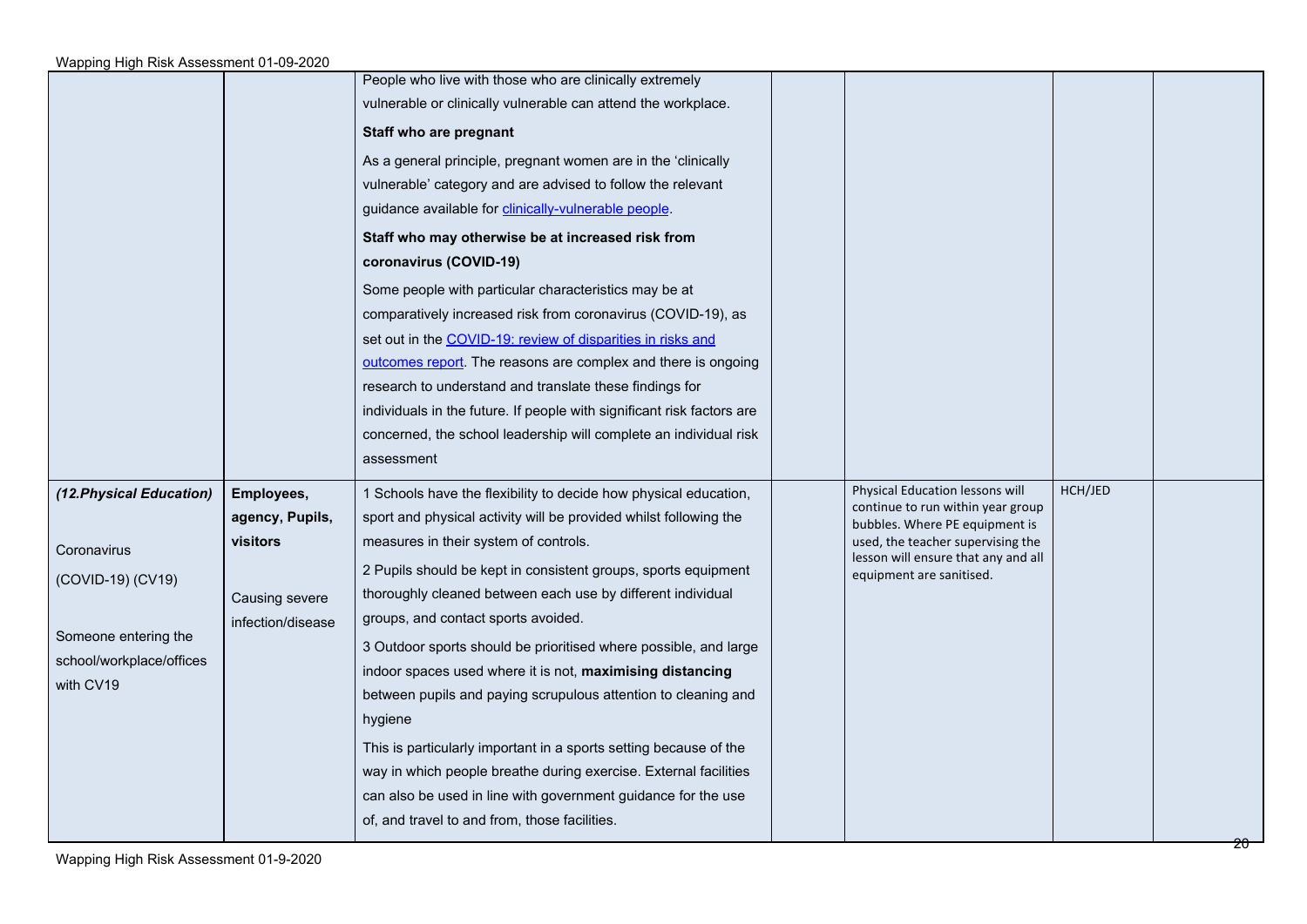|                                                                                                                            |                                                                                  | Schools should refer to the following advice:<br>guidance on the phased return of sport and recreation<br>and guidance from Sport England for grassroot sport<br>advice from organisations such as the Association for<br><b>Physical Education and the Youth Sport Trust</b><br>4 Schools are able to work with external coaches, clubs and<br>organisations for curricular and extra-curricular activities where<br>they are satisfied that this is safe to do so.<br>5 Schools should consider carefully how such arrangements can<br>operate within their wider protective measures.<br>6 Activities such as active miles, making break times and<br>lessons active and encouraging active travel help enable pupils<br>to be physically active while encouraging physical distancing. |                                                                                                                                                                                                                                                                                                                                                                                                                                                                                                                     |               |  |
|----------------------------------------------------------------------------------------------------------------------------|----------------------------------------------------------------------------------|--------------------------------------------------------------------------------------------------------------------------------------------------------------------------------------------------------------------------------------------------------------------------------------------------------------------------------------------------------------------------------------------------------------------------------------------------------------------------------------------------------------------------------------------------------------------------------------------------------------------------------------------------------------------------------------------------------------------------------------------------------------------------------------------|---------------------------------------------------------------------------------------------------------------------------------------------------------------------------------------------------------------------------------------------------------------------------------------------------------------------------------------------------------------------------------------------------------------------------------------------------------------------------------------------------------------------|---------------|--|
| (13. Pupil Wellbeing)<br>Coronavirus<br>(COVID-19) (CV19)<br>Someone entering the<br>school/workplace/offices<br>with CV19 | Employees,<br>agency, Pupils,<br>visitors<br>Causing severe<br>infection/disease | 1 Schools should consider the provision of pastoral and<br>extra-curricular activities to all pupils designed to:<br>.support the rebuilding of friendships and social engagement<br>•address and equip pupils to respond to issues linked to<br>coronavirus (COVID-19)<br>•support pupils with approaches to improving their physical and<br>mental wellbeing<br>2 Schools to ensure the promotion of awareness of the virus<br>suitable for the age group, with the repeated gentle reminders of<br>control measures                                                                                                                                                                                                                                                                     | Assemblies and/or tutor<br>presentations to reinforce<br>awareness of the virus and how it<br>is transmitted.<br>Two 'student well-being days'<br>have been added to the calendar<br>for the start of term in order to<br>identify those students who are<br>particularly vulnerable.<br>The school focuses on having<br>students re-connecting to<br>learning as opposed to diving<br>straight back in.<br>Signage across the site to<br>promote awareness of the virus<br>as well as how it can be<br>controlled. | TIN/HCH<br>GB |  |
| (14.Staff wellbeing)<br>Coronavirus<br>(COVID-19) (CV19)                                                                   | Employees,<br>agency, Pupils,<br>visitors                                        | 1 Change management and information sharing is vital<br>2 Support for staff wellbeing as some staff may be particularly<br>anxious about returning to school. The Department for<br>Education is providing additional support for both pupil and staff                                                                                                                                                                                                                                                                                                                                                                                                                                                                                                                                     | Preventative measures for the<br>transmission and control of the<br>virus communicated to staff in<br>July and September.                                                                                                                                                                                                                                                                                                                                                                                           | <b>TRA</b>    |  |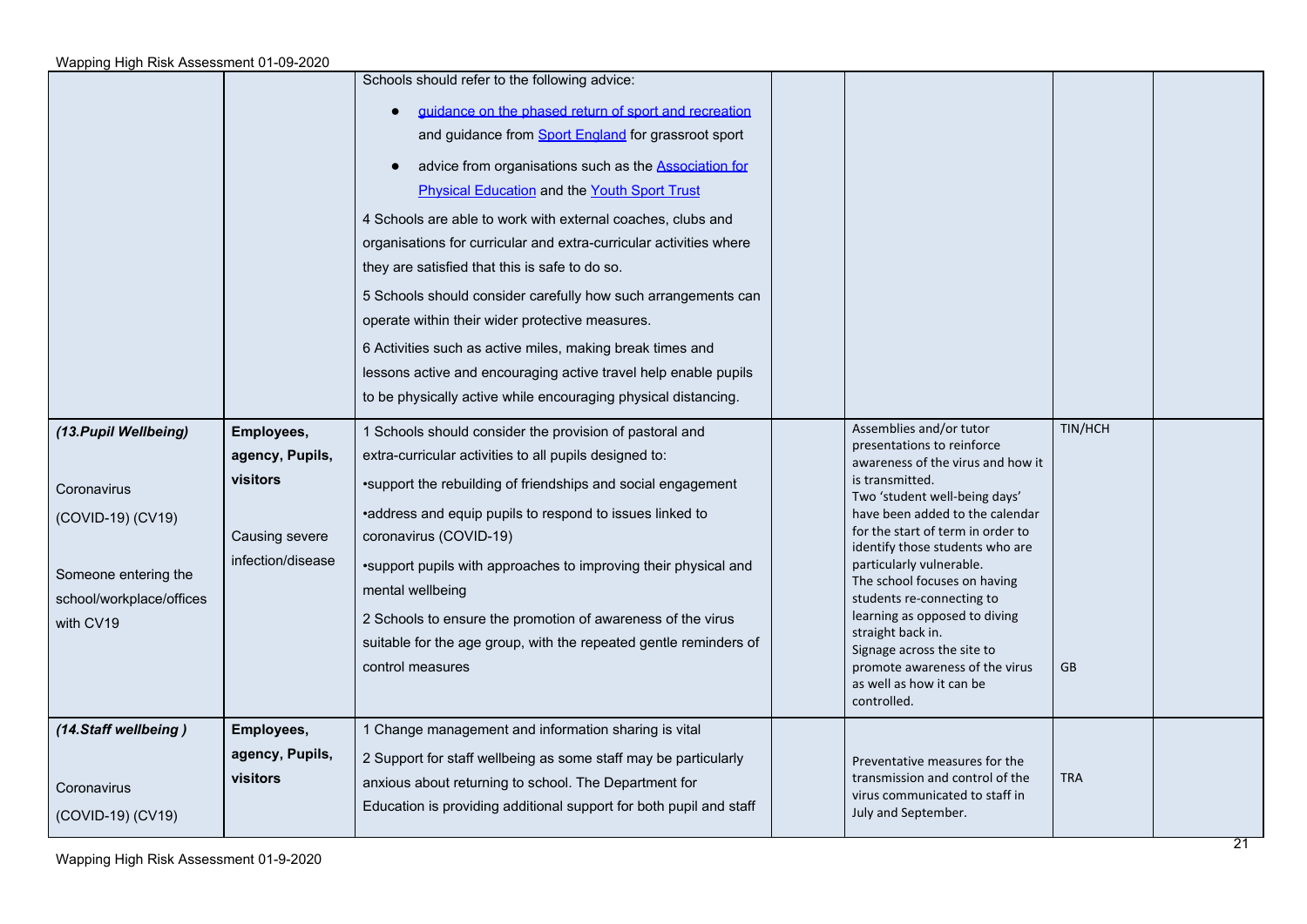| Wapping High Risk Assessment 01-09-2020 |                       |                                                                       |                                                                        |                  |    |
|-----------------------------------------|-----------------------|-----------------------------------------------------------------------|------------------------------------------------------------------------|------------------|----|
|                                         | <b>Causing severe</b> | wellbeing in the current situation. Information about the extra       |                                                                        |                  |    |
| Someone entering the                    | infection/disease     | mental health support for pupils and teachers is available.           |                                                                        |                  |    |
| school/workplace/offices                |                       | The <b>Education Support Partnership</b> provides a free helpline for |                                                                        |                  |    |
| with CV19                               |                       | school staff and targeted support for mental health and               |                                                                        |                  |    |
|                                         |                       | wellbeing                                                             |                                                                        |                  |    |
|                                         |                       |                                                                       |                                                                        |                  |    |
| (15. Behaviour                          | Employees,            | 1 Assessment and implementation of 'change management' for            | A learning mentor will be placed<br>on every floor in order to support | WOV/TIN/HC<br>H. |    |
| change/support)                         | agency, Pupils,       | behaviour, recognising that the school's control measures for the     | positive behaviour expectations.                                       |                  |    |
|                                         | visitors              | virus is actually all based on human behaviour to manage, i.e.        |                                                                        |                  |    |
| Coronavirus                             |                       | washing hands, respiratory health, cleaning, staying at home          |                                                                        |                  |    |
|                                         | Causing severe        | when have symptoms, staying at a distance, all of which               |                                                                        |                  |    |
| (COVID-19) (CV19)                       | infection/disease     | requires training, support, guidance, correction, monitoring          |                                                                        |                  |    |
|                                         |                       |                                                                       |                                                                        |                  |    |
| Someone entering the                    |                       |                                                                       |                                                                        |                  |    |
| school/workplace/offices                |                       |                                                                       |                                                                        |                  |    |
| with CV19                               |                       |                                                                       |                                                                        |                  |    |
|                                         |                       |                                                                       |                                                                        |                  |    |
|                                         |                       |                                                                       |                                                                        |                  |    |
| (16. Ventilation)                       | Employees,            | 1 Keep ventilation systems maintained regularly and adjusting         | Ventilation system is maintained<br>annually. Last service was August  | MDE/GB           |    |
|                                         | agency, Pupils,       | systems where necessary                                               | 2019 and the next is due August                                        |                  |    |
| Coronavirus                             | <b>visitors</b>       | 2 Premises maintain/monitor ventilation systems                       | 2020.                                                                  |                  |    |
| (COVID-19) (CV19)                       |                       | 3 Premises to check service and or adjustments required, so           | Ventilation system to be turned                                        |                  |    |
|                                         | Causing severe        | that they do not automatically reduce ventilation levels due to       | off in September in order to                                           |                  |    |
|                                         | infection/disease     | lower than normal occupancy                                           | decrease airflow within the<br>school.                                 |                  |    |
| Someone entering the                    |                       | 4 Opening windows and doors frequently to encourage                   |                                                                        |                  |    |
| school/workplace/offices                |                       | ventilation where possible                                            | Windows, where possible, to be<br>unsealed and opened where            | MDE/GB           |    |
| with CV19                               |                       |                                                                       | possible.                                                              |                  |    |
|                                         |                       | 5 Keep the systems operating continuously, i.e. not shutting          |                                                                        |                  |    |
|                                         |                       | down at weekends                                                      |                                                                        |                  |    |
| (17. First aid)                         | Employees,            | 1 There are no additional PPE requirements because of                 | Provision of PPE equipment for                                         | <b>MDE</b>       |    |
|                                         | agency, Pupils,       | coronavirus (COVID-19) for first aid, or for non-symptomatic          | First Aiders. Anyone trained in<br>First Aid and administering it      |                  |    |
|                                         | visitors              | children who present behaviours which may increase the risk of        | must use the equipment                                                 |                  |    |
| Coronavirus                             |                       |                                                                       |                                                                        |                  | 22 |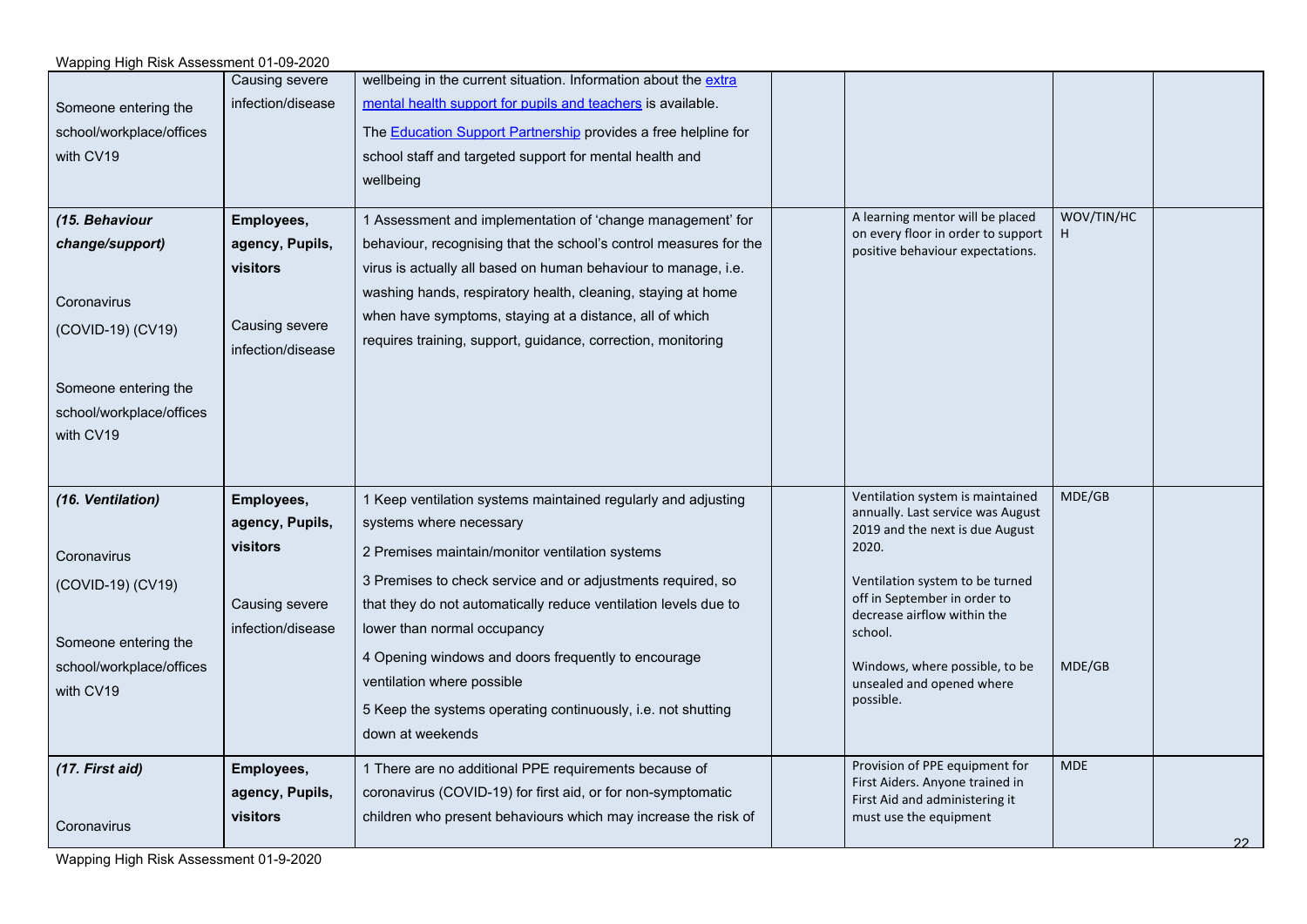| Wapping High Risk Assessment 01-09-2020 |                   |                                                                                                    |                                                                                 |            |       |
|-----------------------------------------|-------------------|----------------------------------------------------------------------------------------------------|---------------------------------------------------------------------------------|------------|-------|
| (COVID-19) (CV19)                       | Causing severe    | droplet transmission or who require care that cannot be provided<br>without close hands-on contact | provided and follow the guidance<br>outlined in column three point<br>number 2. |            |       |
| Someone entering the                    | infection/disease | 2 It is accepted that 2m social distancing cannot be maintained                                    |                                                                                 |            |       |
| school/workplace/offices                |                   | during the delivery of first aid, but physical contact should be                                   |                                                                                 |            |       |
| with CV19                               |                   | kept to a minimum e.g. pupils apply cold pack, wipe, plaster                                       |                                                                                 |            |       |
|                                         |                   | where able to do so.                                                                               |                                                                                 |            |       |
|                                         |                   | 3 First aid rooms can be very busy and are often small rooms.                                      |                                                                                 |            |       |
|                                         |                   | Schools should make arrangement for only one person being                                          |                                                                                 |            |       |
|                                         |                   | treated in the first aid room at a time and allocate another room /                                |                                                                                 |            |       |
|                                         |                   | area as a waiting/collection area.                                                                 |                                                                                 |            |       |
|                                         |                   | 4 If daily medication is administered from 1 <sup>st</sup> aid rooms then                          |                                                                                 |            |       |
|                                         |                   | consider if this needs relocating to reduce demand on space                                        |                                                                                 |            |       |
| (18 Staff room/kitchens)                | Employees,        | 1 Social distancing in place with signage                                                          | Signage will be displayed                                                       | GB         |       |
| Kitchen staff                           | agency, Pupils,   | 2 Zip taps/Kettles to be cleaned                                                                   | throughout the site.<br>Additional signage in the canteen                       |            |       |
| Coronavirus                             | visitors          | 3 Staff reminded with signage next to Zip taps NOT to allow their                                  | to enforce social distancing in                                                 |            |       |
|                                         |                   | cups to touch the Zip tap                                                                          | both the queue and seating<br>areas.                                            |            |       |
| (COVID-19) (CV19)                       | Causing severe    | 4 Staff behaviour staying alert to others around them and                                          |                                                                                 |            |       |
|                                         | infection/disease | keeping to the 2 metre rule as a minimum wherever possible                                         | An additional cleaner has been<br>brought in to clean the site                  | <b>MDE</b> |       |
| Someone entering the                    |                   |                                                                                                    | throughout the day with a focus                                                 |            |       |
| school/workplace/offices                |                   | 5 Staff to wash their hands before / after eating for at least 20<br>seconds                       | on particular hot spots i.e. door<br>handles, taps, etc.                        |            |       |
| with CV19                               |                   |                                                                                                    |                                                                                 |            |       |
|                                         |                   | 6 Staff to dispose of their food waste into the bins provided, and                                 |                                                                                 |            |       |
|                                         |                   | clean their cutlery and put away                                                                   |                                                                                 |            |       |
|                                         |                   | 7 Staff not to share cups and cutlery                                                              |                                                                                 |            |       |
|                                         |                   | 8 Staff to be encourage to go outside during breaks                                                |                                                                                 |            |       |
|                                         |                   | 9 These areas to have an increased cleaning regime in place                                        |                                                                                 |            |       |
|                                         |                   | managed and monitored                                                                              |                                                                                 |            |       |
| (19. Kitchens)                          | Employees,        | 1 kitchen's will be fully open from the start of the autumn term                                   | Please see separate Holroyd                                                     | <b>MDE</b> |       |
| Main kitchen                            | agency, Pupils,   | and normal legal requirements will apply about provision of food                                   | Howe risk assessment.                                                           |            |       |
|                                         | <b>visitors</b>   | to all pupils who want it, including for those eligible for                                        |                                                                                 |            | $23-$ |
|                                         |                   |                                                                                                    |                                                                                 |            |       |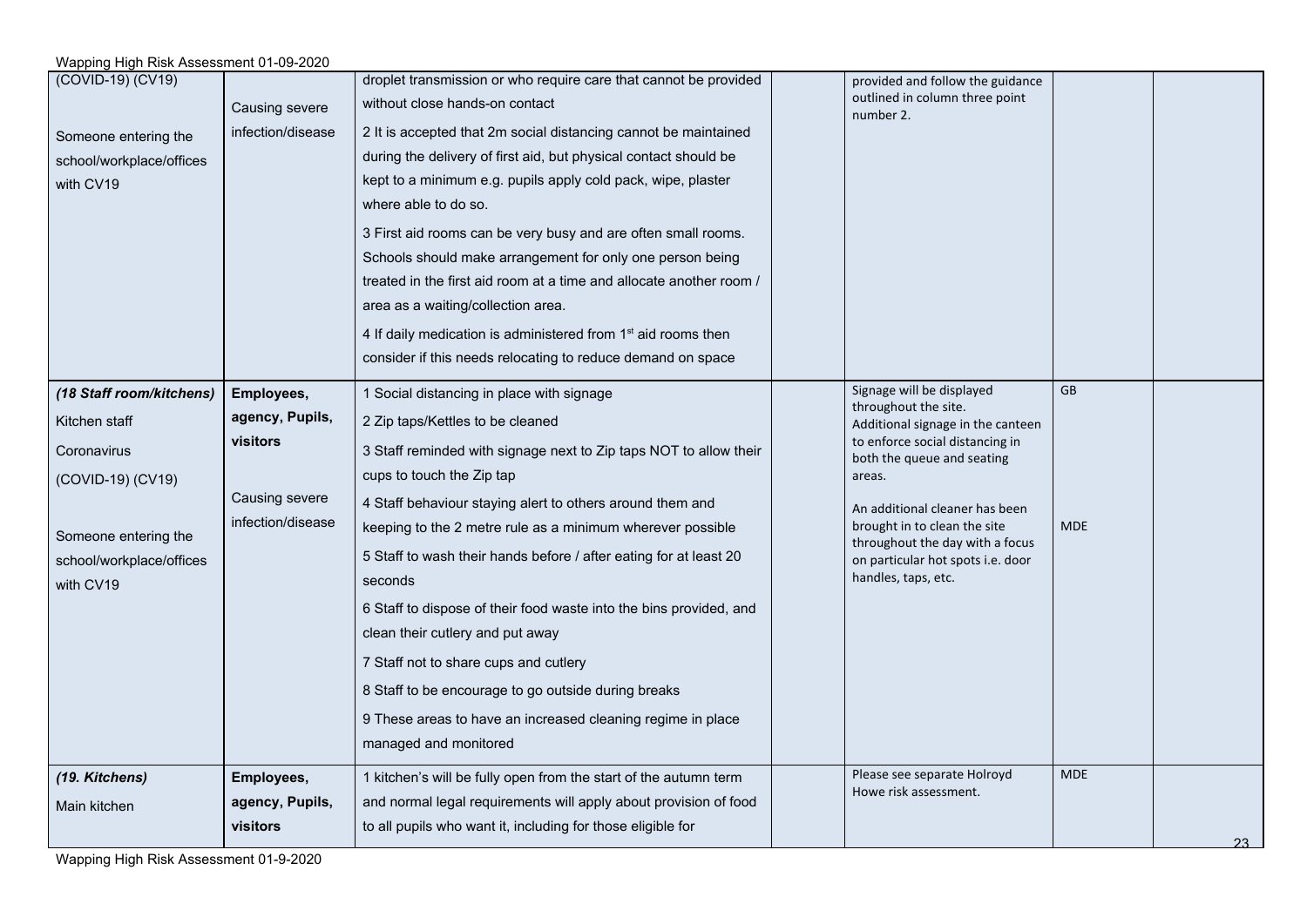#### Wapping High Risk Assessment 01-09-2020 Coronavirus (COVID-19) (CV19) Someone entering the school/workplace/offices with CV19 Causing severe infection/disease benefits-related free school meals or universal infant free school meals. School kitchens can continue to operate, but must comply with the [guidance for food businesses on coronavirus \(COVID-19\).](https://www.gov.uk/government/publications/covid-19-guidance-for-food-businesses/guidance-for-food-businesses-on-coronavirus-covid-19) 2 Ensure social distancing is in place for the kitchen and kitchen staff wherever possible, and ask to review the contract kitchen Covid-19 risk assessment, as significant changes due to the full opening of the school 4 Social distancing at the servery which is managed and monitored 5 If the social distancing cannot be managed in this area a review of shielding/sneeze screens to be considered to protect the kitchen staff serving 6 Staff and pupils to be encouraged to wash their hands before / after eating for at least 20 seconds and frequently during the day 7Communication with contract company/service re covid-19 sickness procedures in place to ensure that the school to be informed of any covid-19 related staff/agency sickness, without delay, including BC plan if the whole kitchen crew have to selfisolate, re Test and Trace planning The canteen has been restructured to enforce social distancing. GB *(20.Water fountains)* **Coronavirus** (COVID-19) (CV19) Someone entering the school/workplace/offices with CV19 **Employees, agency, Pupils, visitors** Causing severe infection/disease 1 Switch the water fountains off and provide water via bottles, or having the pupils use their own personal bottle 2 Having a designated area for pupils to store or/have access to water 3 If have water coolers provide disposable cups Disposable cups to be provided pupils to have their own personal bottles SLT Teaching staff Support staff GB/MD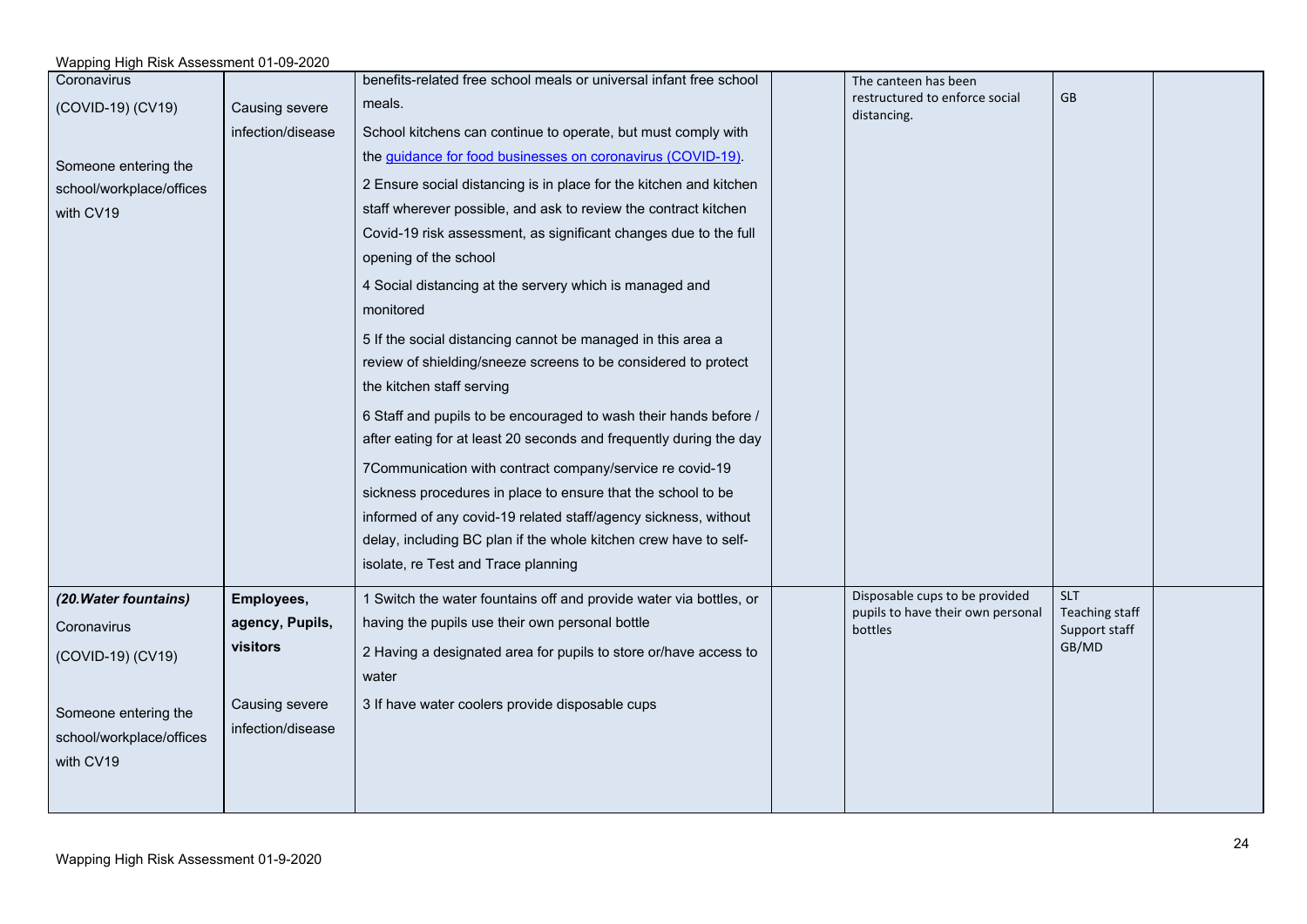| (21.Swimming pools)      | Employees,        | 1 Follow current Government guidance (this will be changing          | n/a                                     |           |  |
|--------------------------|-------------------|----------------------------------------------------------------------|-----------------------------------------|-----------|--|
| swimming                 | agency, Pupils,   | with new guidance expected) and update risk assessment               |                                         |           |  |
| Coronavirus              | <b>visitors</b>   | before opening                                                       |                                         |           |  |
| (COVID-19) (CV19)        |                   | 2 Ensure the pool equipment receives the required                    |                                         |           |  |
|                          | Causing severe    | maintenance, and recommissioning required in preparing to            |                                         |           |  |
|                          | infection/disease | open                                                                 |                                         |           |  |
| Someone entering the     |                   | 3 Assess the changing rooms and pool area for social                 |                                         |           |  |
| school/workplace/offices |                   | distancing, to ensure a restriction of numbers, limits are decided   |                                         |           |  |
| with CV19                |                   | before re-opening, this will include pool side and all areas of      |                                         |           |  |
|                          |                   | pool, changing rooms                                                 |                                         |           |  |
|                          |                   | 4 Review the area for touch points, shared equipment,                |                                         |           |  |
|                          |                   | commonly used equipment, that may have to have an increased          |                                         |           |  |
|                          |                   | cleaning regime, and/or removal of some equipment                    |                                         |           |  |
|                          |                   | 5 Ancillary equipment such as hoists, plant room equipment, will     |                                         |           |  |
|                          |                   | require an assessment review of compliance re                        |                                         |           |  |
|                          |                   | service/maintenance schedules                                        |                                         |           |  |
|                          |                   | 6 Health and safety inspection of all areas in preparation for       |                                         |           |  |
|                          |                   | opening                                                              |                                         |           |  |
|                          |                   | 7 Cleaning to be completed as part of the recovery stage             |                                         |           |  |
|                          |                   | planning                                                             |                                         |           |  |
| (22. building/estate)    | Employees,        | 1 Following a risk assessment, some schools may determine            | Stair wells to operate a one-way        |           |  |
| <b>Building</b>          | agency, Pupils,   | that small adaptations to their site are required, such as           | system.<br>The canteen has been         | <b>GB</b> |  |
| preparedness/Statutory   | visitors          | additional wash basins. This will be at the discretion of individual | restructured to enforce social          |           |  |
| compliance               |                   | schools, based on their particular circumstances.                    | distancing.                             |           |  |
| Coronavirus              | Causing severe    | 2 It is important that, prior to reopening for the autumn term, all  |                                         |           |  |
| (COVID-19) (CV19)        | infection/disease | the usual pre-term building checks are undertaken to make the        | Air conditioning to be serviced         | <b>GB</b> |  |
|                          |                   | school safe. If buildings have been closed or had reduced            | and GB to ensure that the taps          |           |  |
|                          |                   | occupancy during the coronavirus (COVID-19) outbreak, water          | are run to prevent water<br>stagnation. |           |  |
|                          |                   | system stagnation can occur due to lack of use, increasing the       | Next service August 2020                |           |  |
|                          |                   | risks of Legionnaires' disease. Advice on this can be found in       |                                         |           |  |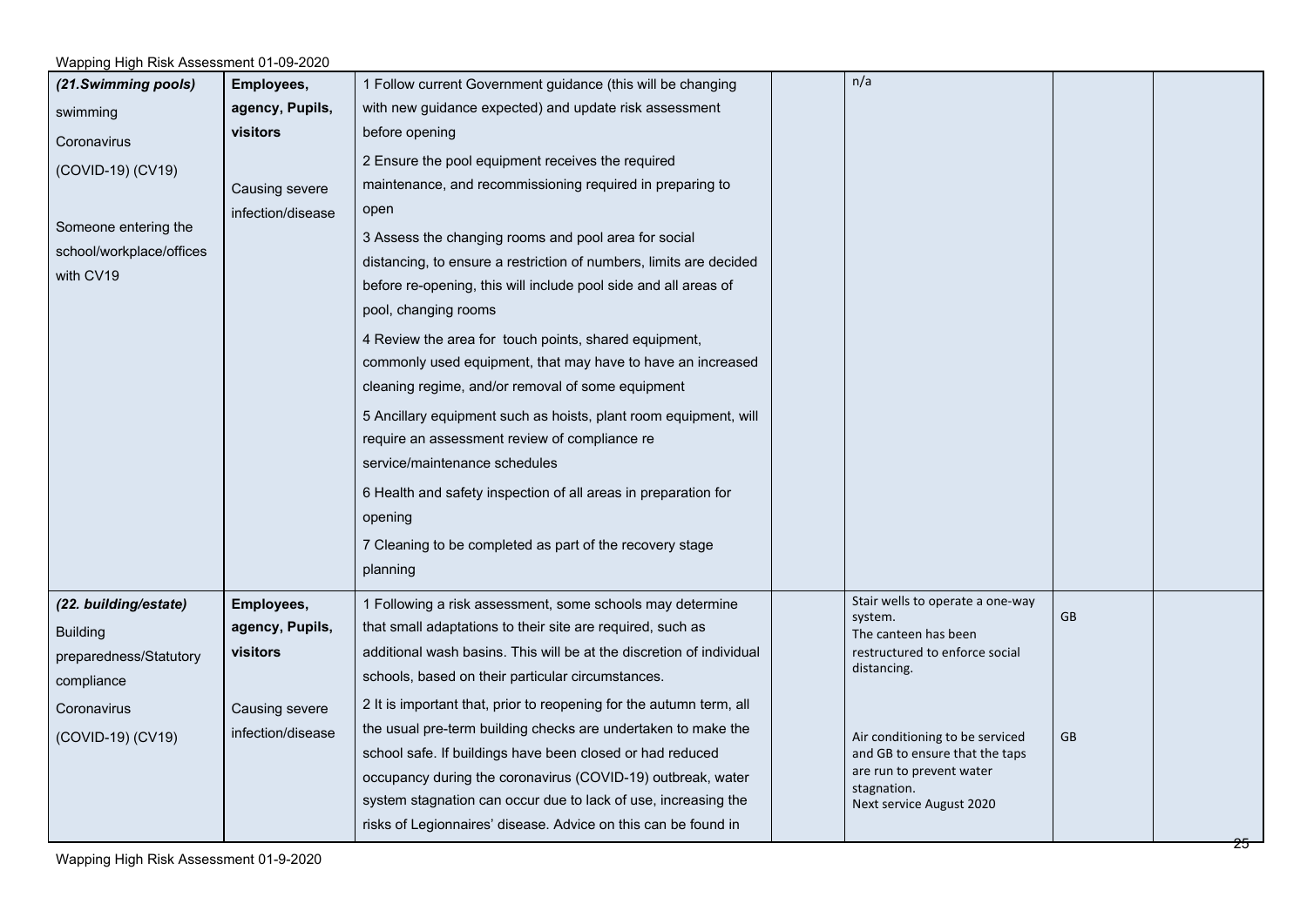| Someone entering the     |                   | the guidance on Legionella risks during the coronavirus            |                                     |        |  |
|--------------------------|-------------------|--------------------------------------------------------------------|-------------------------------------|--------|--|
| school/workplace/offices |                   | outbreak.                                                          |                                     |        |  |
| with CV19                |                   | 3 Additional advice on safely reoccupying buildings can be found   |                                     |        |  |
|                          |                   | in the Chartered Institute of Building Services Engineers'         |                                     |        |  |
|                          |                   | guidance on emerging from lockdown.                                |                                     |        |  |
|                          |                   | 4 Once the school is in operation, it is important to ensure good  |                                     |        |  |
|                          |                   | ventilation. Advice on this can be found in Health and Safety      |                                     |        |  |
|                          |                   | Executive guidance on air conditioning and ventilation during the  | Air conditioning will be turned off | GB/MDE |  |
|                          |                   | coronavirus outbreak.                                              | and all windows that have to be     |        |  |
|                          |                   | 5 In classrooms, it will be important that schools improve         | locked shut to be opened.           |        |  |
|                          |                   | ventilation (for example, by opening windows).                     |                                     |        |  |
|                          |                   | 6 Statutory compliance completed and up to date                    |                                     |        |  |
|                          |                   |                                                                    |                                     |        |  |
|                          |                   |                                                                    | All statutory checks are up to      | GB/MD  |  |
|                          |                   |                                                                    | date.                               |        |  |
|                          |                   |                                                                    |                                     |        |  |
|                          |                   |                                                                    |                                     |        |  |
| (23.Contractor/visitor)  | Employees,        | 1 Only necessary contractors to be allowed on site, and            |                                     |        |  |
| Contractors/Visitors/    | agency, Pupils,   | approved/authorised by managers                                    |                                     |        |  |
| Parents                  | visitors          | 2 Agency staff and contractors to be inducted to the normal        |                                     |        |  |
|                          |                   | health and safety induction processes, including the current       |                                     |        |  |
| Coronavirus              | Causing severe    | COVID-19 risk assessments and social distancing requirement,       |                                     |        |  |
| (COVID-19) (CV19)        | infection/disease | and promotion of hand cleaning and hygiene                         |                                     |        |  |
|                          |                   | 3 Pre-communicated to ensure a health check question-set is        |                                     |        |  |
| Someone entering the     |                   | asked regarding any symptoms of COVID-19, and information          |                                     |        |  |
| school/workplace/offices |                   | given to them before they get to site on the social distancing and |                                     |        |  |
| with CV19                |                   | COVID-19 management standards in place                             |                                     |        |  |
|                          |                   | 4 Normal risk assessment, method statements review,                |                                     |        |  |
|                          |                   | considering your own COVID-19 risk assessment to review if the     |                                     |        |  |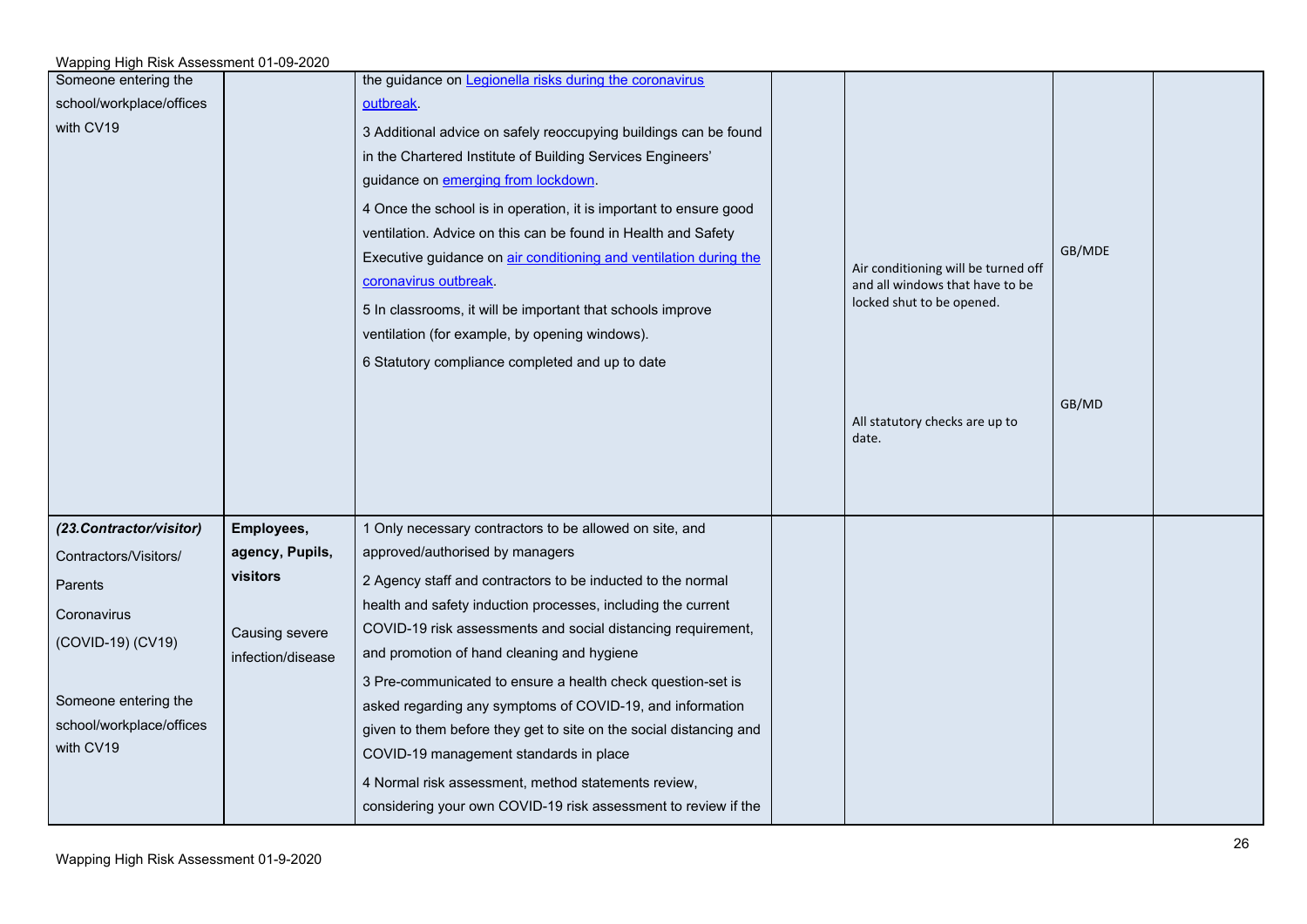|                                                                                                                                |                                                                                  | works will compromise social distancing for others, such as<br>increasing of numbers of people by contractors working in staff<br>areas breaking the social distancing requirements<br>5 Normal management and monitoring of contractor works,<br>wellbeing on site<br>6 School to assess to keep the parents off site and reduce the<br>concerns of gatherings, this is a school based review/plan,<br>supported by regular communication                                                                                                                                                                                                                                                                                                                                                                                                                                                                                                  |                                                                                                                                                                    |         |  |
|--------------------------------------------------------------------------------------------------------------------------------|----------------------------------------------------------------------------------|---------------------------------------------------------------------------------------------------------------------------------------------------------------------------------------------------------------------------------------------------------------------------------------------------------------------------------------------------------------------------------------------------------------------------------------------------------------------------------------------------------------------------------------------------------------------------------------------------------------------------------------------------------------------------------------------------------------------------------------------------------------------------------------------------------------------------------------------------------------------------------------------------------------------------------------------|--------------------------------------------------------------------------------------------------------------------------------------------------------------------|---------|--|
| (24.Change<br>management)<br>Coronavirus<br>(COVID-19) (CV19)<br>Someone entering the<br>school/workplace/offices<br>with CV19 | Employees,<br>agency, Pupils,<br>visitors<br>Causing severe<br>infection/disease | 1 Providing clear consistent and regular communication to<br>improve understanding for all staff throughout the pandemic<br>2 Providing early information instruction before any changes to<br>working practices<br>3 Keeping all risk assessments/changes in risk updated as<br>government guidance seems to be updating daily, weekly<br>4 Full guidance to staff on changes to work environment and<br>procedures in advance of any physical changes<br>5 Increased staff communication to raise awareness of potential<br>risks; directing staff to Government, NHS, PHE and local Council<br>guidelines and resources:<br>NHS guidance, how to wash your hands video (20 second<br>rule)<br>NHS advice on CV19; risks, symptoms, how CV19 is<br>spread, how to avoid catching or spreading germs<br>School intranet page; communication on local newsletters<br>Information posters displayed at key points and throughout<br>premises | Communication to all staff on<br>the 'new normal' in school in July<br>and September. Important<br>messages communicated to staff<br>on a weekly basis by GNE/TRA. | GNE/TRA |  |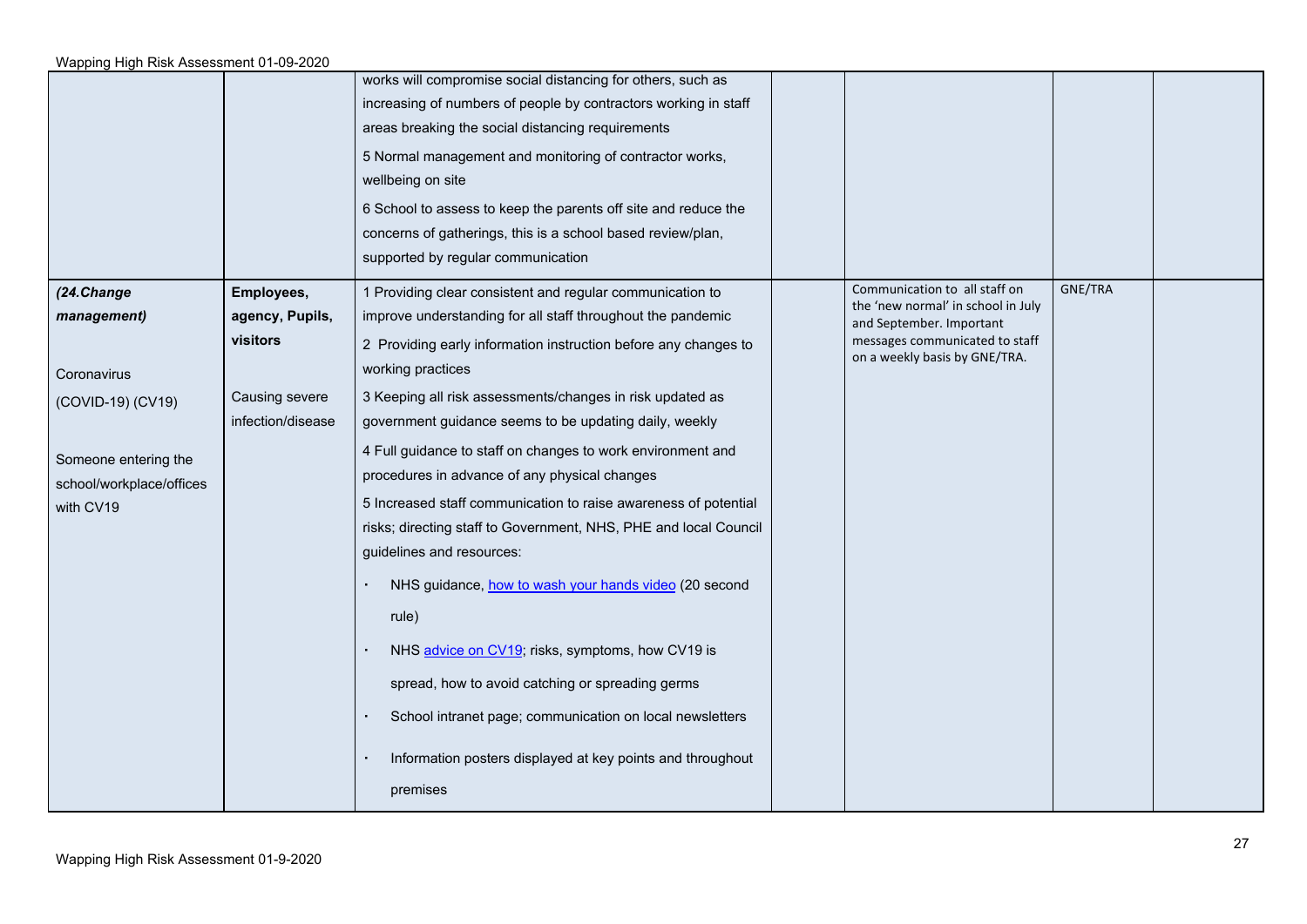|                                                                                                                                                            |                                                                    | Hygiene requirements (handwashing etc.) and practise of<br>social distancing (2 metres)<br>6 Follow signage of egress and access to premises<br>7 Government/LA guidance on trace and track measures and<br>clear guidance to managers and staff on actions required and<br>support available                                                                                                                                                                                                                                                                                                                                      |  |  |
|------------------------------------------------------------------------------------------------------------------------------------------------------------|--------------------------------------------------------------------|------------------------------------------------------------------------------------------------------------------------------------------------------------------------------------------------------------------------------------------------------------------------------------------------------------------------------------------------------------------------------------------------------------------------------------------------------------------------------------------------------------------------------------------------------------------------------------------------------------------------------------|--|--|
| Stress and anxiety<br>concerning returning to<br>work<br>Coronavirus<br>(COVID-19) (CV19)<br>Someone entering the<br>school/workplace/offices<br>with CV19 | agency, Pupils,<br>visitors<br>Causing severe<br>infection/disease | a follow up stress risk assessment<br>2 For staff who have returned into work whether to be<br>communicated with by sharing risk assessments and control<br>measures for covid-19 controls<br>3 Ongoing clear communication between individuals / teams<br>/homeworkers and Managers is clear:<br>Agreed work activities<br>$\bullet$<br>Scheduled calls / contact time<br>$\bullet$<br>Access to resources e.g. Employee Assistance Programme<br>$\bullet$<br>(EAP)<br>Wellbeing and Health on HR website (includes stress risk<br>assessment)<br>4 Review of pupils that present stress and anxiety due to the<br>covid-19 fears |  |  |
|                                                                                                                                                            |                                                                    | 5 Pupils and families who are anxious about return to school<br>All other pupils must attend school. This may include pupils who<br>have themselves been shielding previously but have been<br>advised that this is no longer necessary, those living in<br>households where someone is clinically vulnerable, or those<br>concerned about the comparatively increased risk from<br>coronavirus (COVID-19), including those from Black, Asian and                                                                                                                                                                                  |  |  |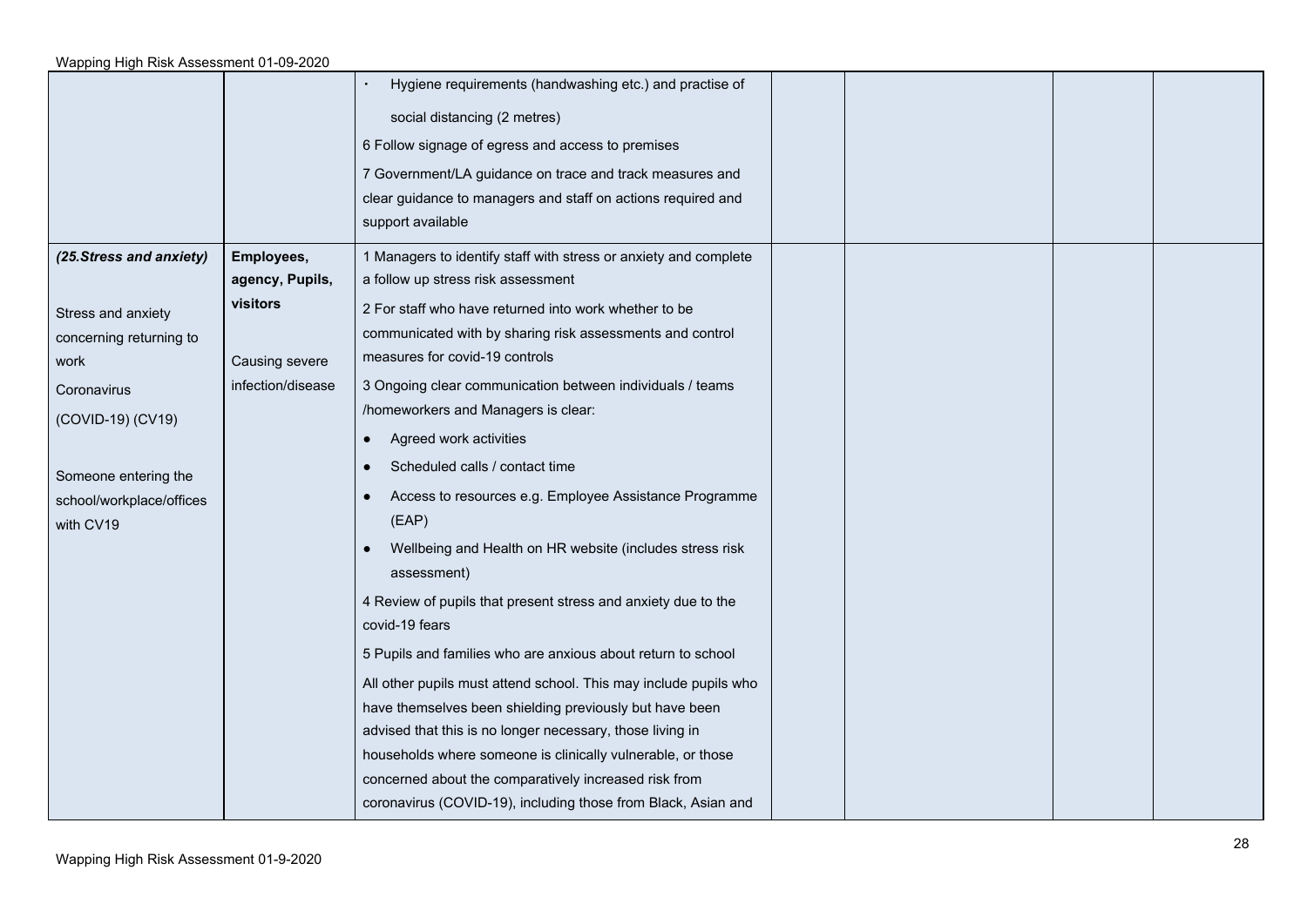|                          |                                     | Minority Ethnic (BAME) backgrounds or who have certain<br>conditions such as obesity and diabetes.<br>If parents of pupils with significant risk factors are concerned, we<br>will discuss their concerns and provide reassurance of the<br>measures they are putting in place to reduce the risk in school.<br>We will be clear with parents that pupils of compulsory school<br>age must be in school unless a statutory reason applies (for<br>example, the pupil has been granted a leave of absence, is<br>unable to attend because of sickness, is absent for a necessary<br>religious observance etc). |                                                                        |                 |  |
|--------------------------|-------------------------------------|---------------------------------------------------------------------------------------------------------------------------------------------------------------------------------------------------------------------------------------------------------------------------------------------------------------------------------------------------------------------------------------------------------------------------------------------------------------------------------------------------------------------------------------------------------------------------------------------------------------|------------------------------------------------------------------------|-----------------|--|
| (26. Transport)          | Employees,                          | 1 Social distancing has significantly reduced available transport                                                                                                                                                                                                                                                                                                                                                                                                                                                                                                                                             |                                                                        |                 |  |
|                          | agency, Pupils,<br>visitors         | capacity. The new DFE guidance sets out a new framework for<br>supporting transport to and from schools from the autumn term.                                                                                                                                                                                                                                                                                                                                                                                                                                                                                 |                                                                        |                 |  |
| Coronavirus              |                                     |                                                                                                                                                                                                                                                                                                                                                                                                                                                                                                                                                                                                               |                                                                        |                 |  |
| (COVID-19) (CV19)        |                                     | They have made a distinction between dedicated school<br>transport and wider public transport:                                                                                                                                                                                                                                                                                                                                                                                                                                                                                                                |                                                                        |                 |  |
|                          | Causing severe<br>infection/disease |                                                                                                                                                                                                                                                                                                                                                                                                                                                                                                                                                                                                               |                                                                        |                 |  |
| Someone entering the     |                                     | by <b>dedicated school transport</b> , they mean services                                                                                                                                                                                                                                                                                                                                                                                                                                                                                                                                                     |                                                                        |                 |  |
| school/workplace/offices |                                     | that are used only to carry pupils to school. This<br>includes statutory home to school transport, but may                                                                                                                                                                                                                                                                                                                                                                                                                                                                                                    |                                                                        |                 |  |
| with CV19                |                                     | also include some existing or new commercial travel                                                                                                                                                                                                                                                                                                                                                                                                                                                                                                                                                           |                                                                        |                 |  |
|                          |                                     | routes, where they carry school pupils only                                                                                                                                                                                                                                                                                                                                                                                                                                                                                                                                                                   |                                                                        |                 |  |
|                          |                                     | by <b>public transport services</b> , they mean routes which<br>are also used by the general public                                                                                                                                                                                                                                                                                                                                                                                                                                                                                                           |                                                                        |                 |  |
|                          |                                     | Dedicated school transport, including statutory provision                                                                                                                                                                                                                                                                                                                                                                                                                                                                                                                                                     | This will be relevant for school<br>trips. Pupils will travel in their | <b>Teachers</b> |  |
|                          |                                     | Pupils on dedicated school services do not mix with the general<br>public on those journeys and tend to be consistent. This means                                                                                                                                                                                                                                                                                                                                                                                                                                                                             | "bubbles" and staff will observe 2                                     |                 |  |
|                          |                                     | that the advice for passengers on public transport to adopt a                                                                                                                                                                                                                                                                                                                                                                                                                                                                                                                                                 | metre distancing.                                                      |                 |  |
|                          |                                     | social distance of two metres from people outside their                                                                                                                                                                                                                                                                                                                                                                                                                                                                                                                                                       |                                                                        |                 |  |
|                          |                                     | household or support bubble, or a 'one metre plus' approach                                                                                                                                                                                                                                                                                                                                                                                                                                                                                                                                                   |                                                                        |                 |  |
|                          |                                     | where this is not possible, will not apply from the autumn                                                                                                                                                                                                                                                                                                                                                                                                                                                                                                                                                    |                                                                        |                 |  |
|                          |                                     | term on dedicated transport.                                                                                                                                                                                                                                                                                                                                                                                                                                                                                                                                                                                  |                                                                        |                 |  |
|                          |                                     |                                                                                                                                                                                                                                                                                                                                                                                                                                                                                                                                                                                                               |                                                                        |                 |  |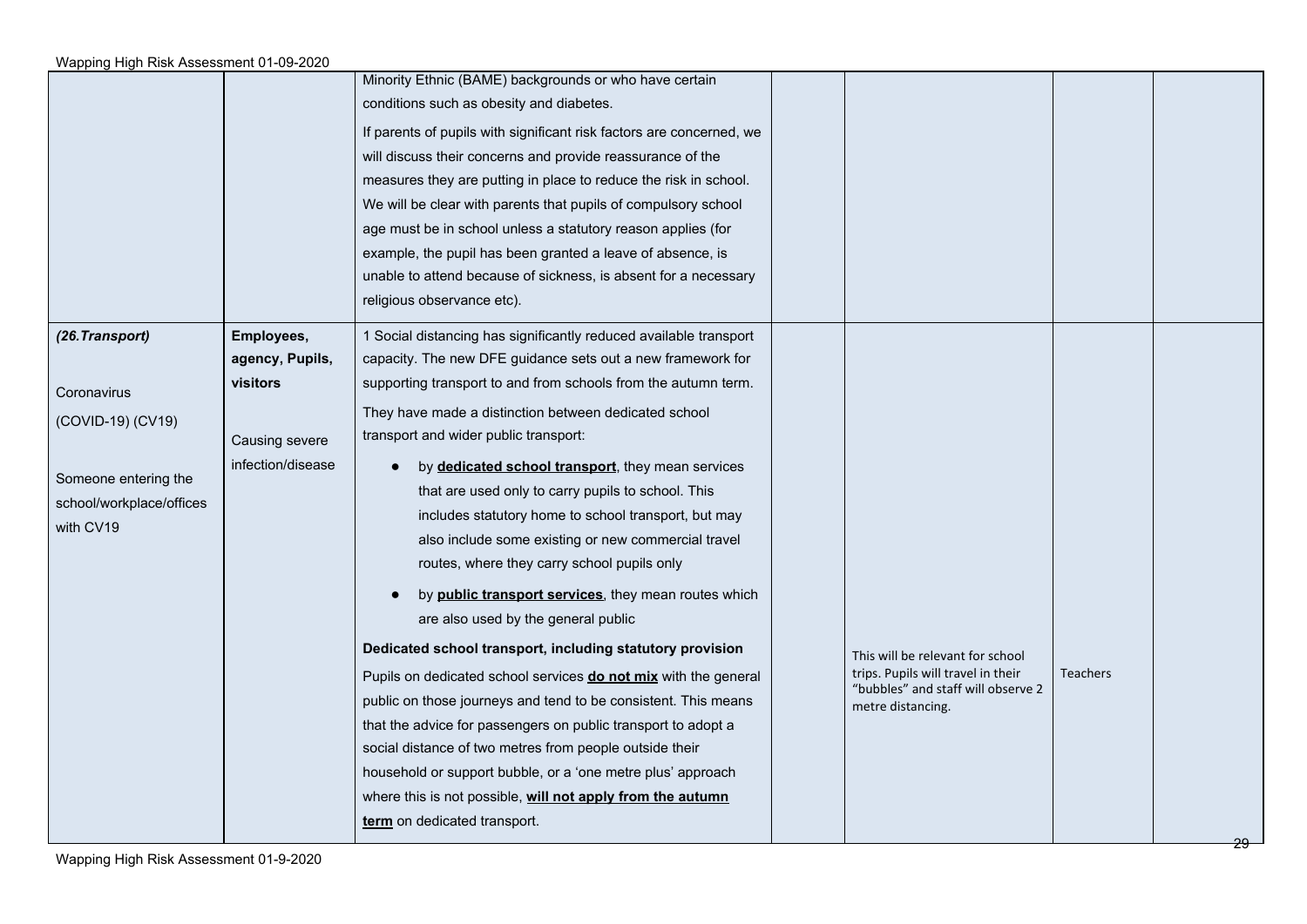| It is important to consider: |  |
|------------------------------|--|
|------------------------------|--|

- how pupils are grouped together on transport, where possible this should reflect the bubbles that are adopted within school
- use of hand sanitiser upon boarding and/or disembarking, and how this is supervised and managed
- additional cleaning of vehicles
- organised queuing and boarding where possible
- distancing within vehicles wherever possible
- the use of face coverings for children over the age of 11, where appropriate, for example, if they are likely to come into very close contact with people outside of their group or who they do not normally meet

Dedicated school services can take different forms. Some journeys involve coaches regularly picking up the same pupils each day, others involve use of a minibus whilst other services are used by different pupils on different days, or by pupils with SEND. The precise approach taken will need to reflect the range of measures that are reasonable in the different circumstances.

It will also require a partnership approach between local authorities, schools, trusts, dioceses and others. In particular, it is imperative that schools work closely with local authorities that have statutory responsibility for 'home to school transport' for many children, as well as a vital role in working with local transport providers to ensure sufficient bus service provision. DfE will shortly publish new guidance to local authorities on providing dedicated school transport, based on the framework outlined here.

This will be relevant for school trips. Pupils will travel in their "bubbles" and staff will observe 2 metre distancing. Pupils will use sanitiser upon boarding and disembarking. Masks to be work on public transport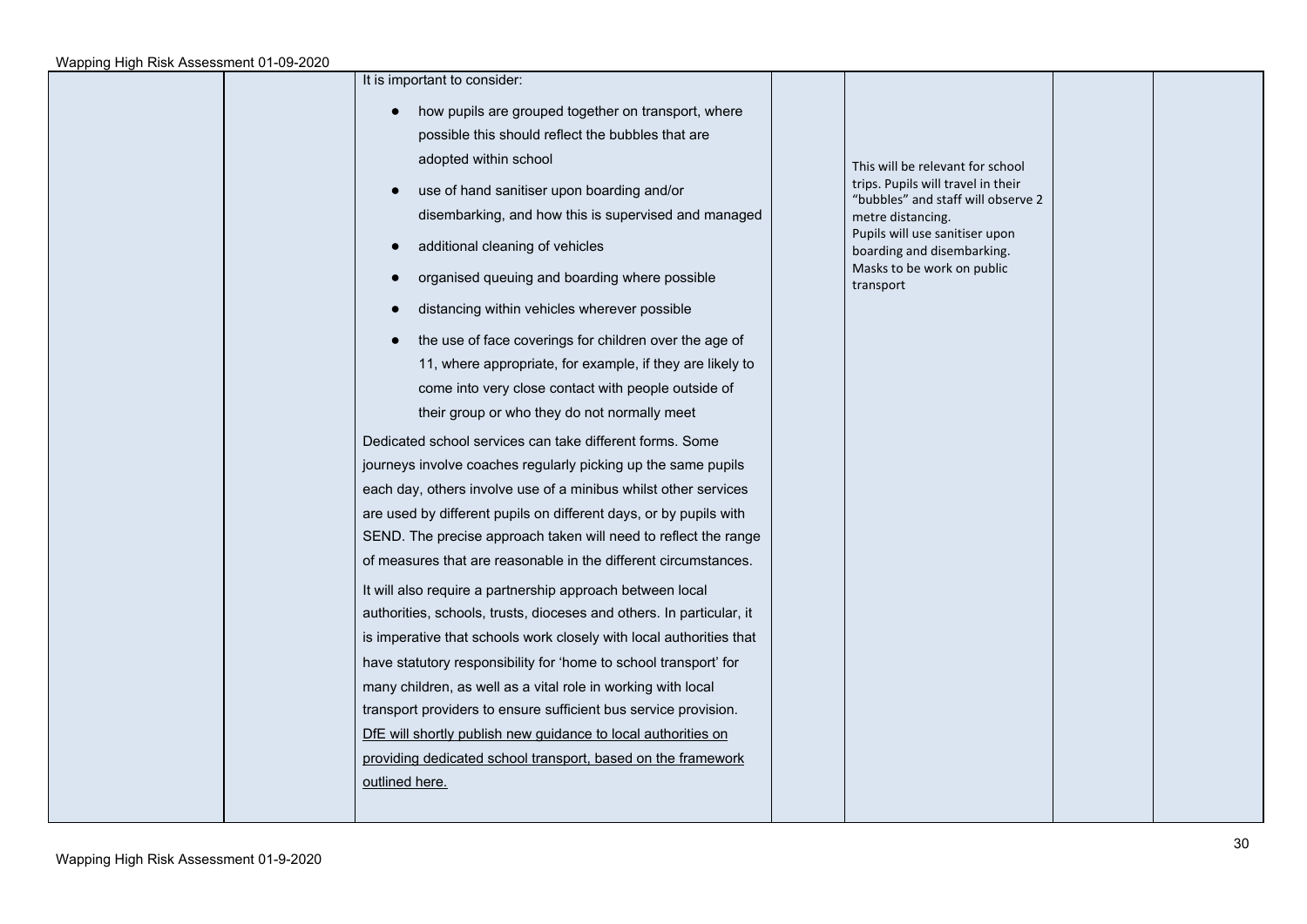|                        |                 | Given the pressures on public transport services it may also be        |  |  |
|------------------------|-----------------|------------------------------------------------------------------------|--|--|
|                        |                 | necessary to work with local authorities so that they can identify     |  |  |
|                        |                 | where it might be necessary to provide additional dedicated            |  |  |
|                        |                 | school transport services, including in places where these             |  |  |
|                        |                 | services do not currently operate. The government is currently         |  |  |
|                        |                 | evaluating this position and will set out next steps shortly.          |  |  |
|                        |                 | Wider public transport                                                 |  |  |
|                        |                 | In many areas, pupils normally make extensive use of the wider         |  |  |
|                        |                 | public transport system, particularly public buses. We expect          |  |  |
|                        |                 | that public transport capacity will continue to be constrained in      |  |  |
|                        |                 | the autumn term. Its use by pupils, particularly in peak times,        |  |  |
|                        |                 | should be kept to an absolute minimum.                                 |  |  |
|                        |                 | To facilitate the return of all pupils to school, it will be necessary |  |  |
|                        |                 | to take steps to both depress the demand for public transport          |  |  |
|                        |                 | and to increase capacity within the system. Both will require          |  |  |
|                        |                 | action at a national and local level. Schools have a critical role to  |  |  |
|                        |                 | play in supporting collaboration between all parties - providers,      |  |  |
|                        |                 | local authorities, parents and pupils.                                 |  |  |
|                        |                 | Schools should work with partners to consider staggered                |  |  |
|                        |                 | start times to enable more journeys to take place outside of           |  |  |
|                        |                 | peak hours. We recognise that this option will be more feasible        |  |  |
|                        |                 | in some circumstances than others.                                     |  |  |
|                        |                 | Schools should encourage parents, staff and pupils to walk             |  |  |
|                        |                 | or cycle to school if at all possible. Schools may want to             |  |  |
|                        |                 | consider using 'walking buses' (a supervised group of children         |  |  |
|                        |                 | being walked to, or from, school), or working with their local         |  |  |
|                        |                 | authority to promote safe cycling routes.                              |  |  |
| (27. Pupils shielding) | Employees,      | 1 The majority of pupils will be able to return to school, but we      |  |  |
|                        | agency, Pupils, | note that:                                                             |  |  |
| Pupils shielding       | visitors        |                                                                        |  |  |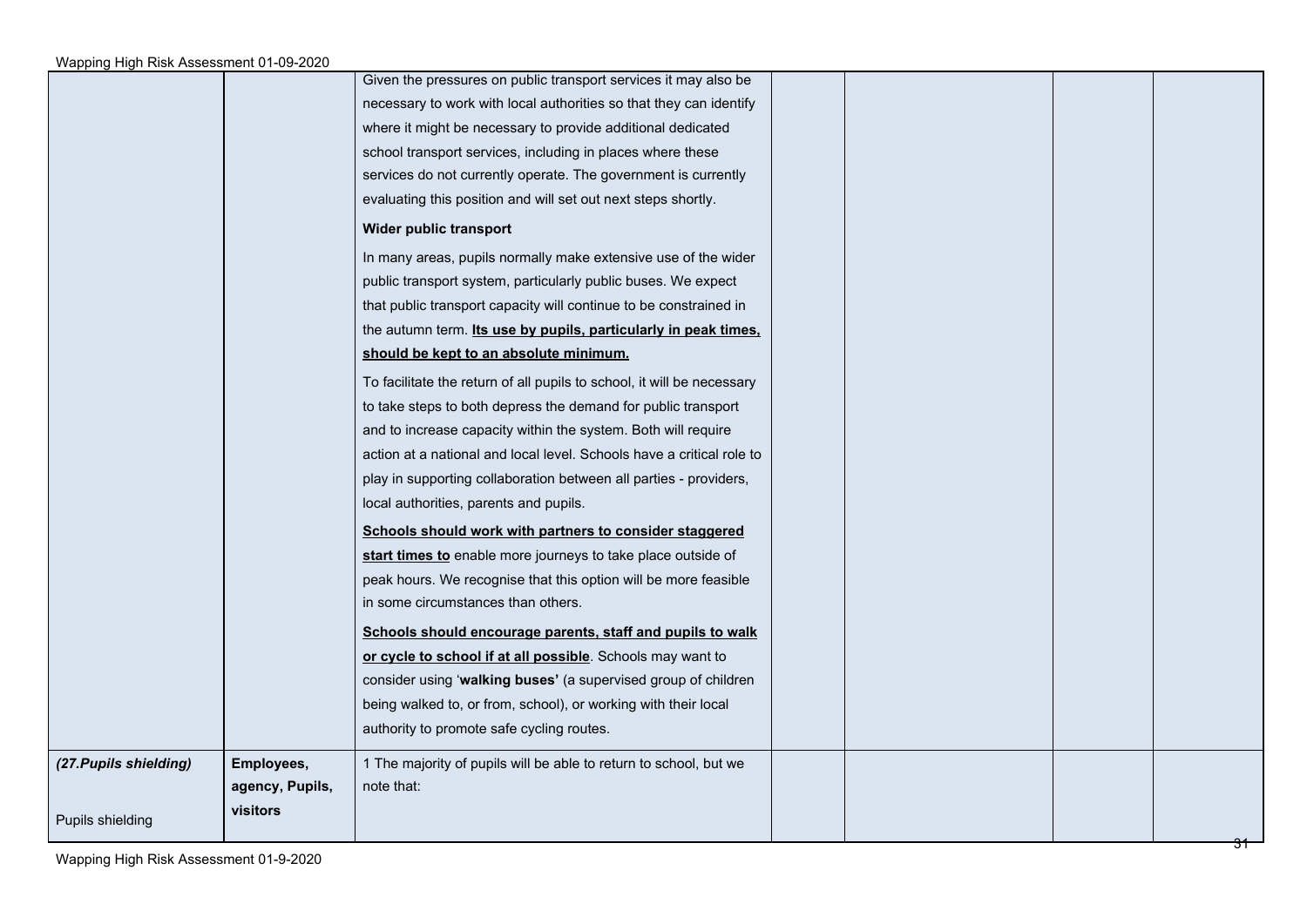| Self-isolating<br>Coronavirus<br>(COVID-19) (CV19)<br>Someone entering the<br>school/workplace/offices<br>with CV19 | Causing severe<br>infection/disease       | a small number of pupils will still be unable to attend in<br>line with public health advice because they are<br>self-isolating and have had symptoms or a positive test<br>result themselves; or because they are a close contact<br>of someone who has coronavirus (COVID-19)<br>shielding advice for all adults and children will pause on<br>1 August, subject to a continued decline in the rates of<br>community transmission of coronavirus (COVID-19).<br>This means that even the small number of pupils who<br>will remain on the shielded patient list can also return to<br>school, as can those who have family members who<br>are shielding. Read the current advice on shielding<br>if rates of the disease rise in local areas, children (or<br>$\bullet$<br>family members) from that area, and that area only, will<br>be advised to shield during the period where rates<br>remain high and therefore they may be temporarily<br>absent (see below).<br>some pupils no longer required to shield but who<br>generally remain under the care of a specialist health |  |
|---------------------------------------------------------------------------------------------------------------------|-------------------------------------------|---------------------------------------------------------------------------------------------------------------------------------------------------------------------------------------------------------------------------------------------------------------------------------------------------------------------------------------------------------------------------------------------------------------------------------------------------------------------------------------------------------------------------------------------------------------------------------------------------------------------------------------------------------------------------------------------------------------------------------------------------------------------------------------------------------------------------------------------------------------------------------------------------------------------------------------------------------------------------------------------------------------------------------------------------------------------------------------|--|
|                                                                                                                     |                                           | professional may need to discuss their care with their<br>health professional before returning to school (usually<br>at their next planned clinical appointment). You can find<br>more advice from the Royal College of Paediatrics and<br>Child Health at COVID-19 - 'shielding' guidance for                                                                                                                                                                                                                                                                                                                                                                                                                                                                                                                                                                                                                                                                                                                                                                                        |  |
|                                                                                                                     |                                           | children and young people.                                                                                                                                                                                                                                                                                                                                                                                                                                                                                                                                                                                                                                                                                                                                                                                                                                                                                                                                                                                                                                                            |  |
| (28.Music)<br>Music<br>Coronavirus                                                                                  | Employees,<br>agency, Pupils,<br>visitors | 1 We are aware that there may be an additional risk of infection<br>in environments where you or others are singing, chanting,<br>playing wind or brass instruments or shouting. This applies even<br>if individuals are at a distance.                                                                                                                                                                                                                                                                                                                                                                                                                                                                                                                                                                                                                                                                                                                                                                                                                                               |  |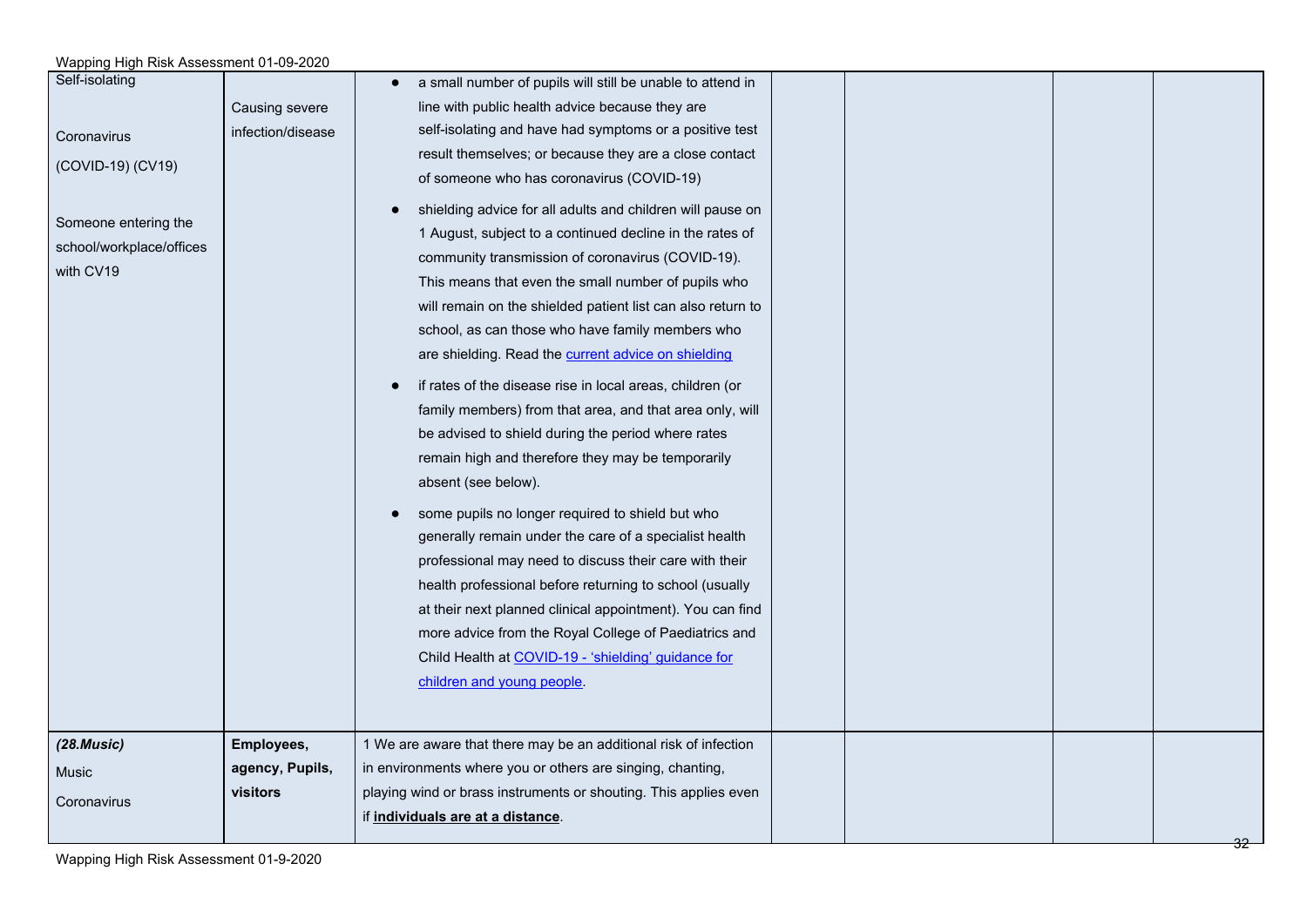| (COVID-19) (CV19)<br>Someone entering the<br>school/workplace/offices<br>with CV19 | Causing severe<br>infection/disease                                | 2 Schools should consider how to reduce the risk, particularly<br>when pupils are playing instruments or singing in small groups<br>such as in music lessons by, for example, physical distancing<br>and playing outside wherever possible, limiting group sizes to no<br>more than 15, positioning pupils back-to-back or side-to-side,<br>avoiding sharing of instruments, and ensuring good ventilation.<br>3 Singing, wind and brass playing will not take place in larger<br>groups such as school choirs and ensembles, or school<br>assemblies. Further more detailed DfE guidance will be<br>published shortly.                                                                                                                   | Any music equipment used must<br>be sanitised between sessions. |  |
|------------------------------------------------------------------------------------|--------------------------------------------------------------------|-------------------------------------------------------------------------------------------------------------------------------------------------------------------------------------------------------------------------------------------------------------------------------------------------------------------------------------------------------------------------------------------------------------------------------------------------------------------------------------------------------------------------------------------------------------------------------------------------------------------------------------------------------------------------------------------------------------------------------------------|-----------------------------------------------------------------|--|
| planning)<br>Coronavirus<br>(COVID-19) (CV19)<br>Someone entering the              | agency, Pupils,<br>visitors<br>Causing severe<br>infection/disease | are awaiting the updated information<br>2 If a local area sees a spike in infection rates that are resulting<br>in localised community spread, appropriate authorities will<br>decide which measures to implement to help contain the spread.<br>3 The Department for Education will be involved in decisions at<br>a local and national level affecting a geographical area and will                                                                                                                                                                                                                                                                                                                                                     |                                                                 |  |
| school/workplace/offices<br>with CV19                                              |                                                                    | support appropriate authorities and individual settings to follow<br>the health advice. More information will be provided on this<br>process in due course.<br>4 For individuals or groups of self-isolating pupils, remote<br>education plans should be in place. These should meet the<br>same expectations as those for any pupils who cannot yet<br>attend school at all due to coronavirus (COVID-19).<br>5 In the event of a local outbreak, the PHE health protection<br>team or local authority may advise a school or number of<br>schools to close temporarily to help control transmission.<br>6 Schools will need a contingency plan for this eventuality. This<br>may involve a return to remaining open only for vulnerable |                                                                 |  |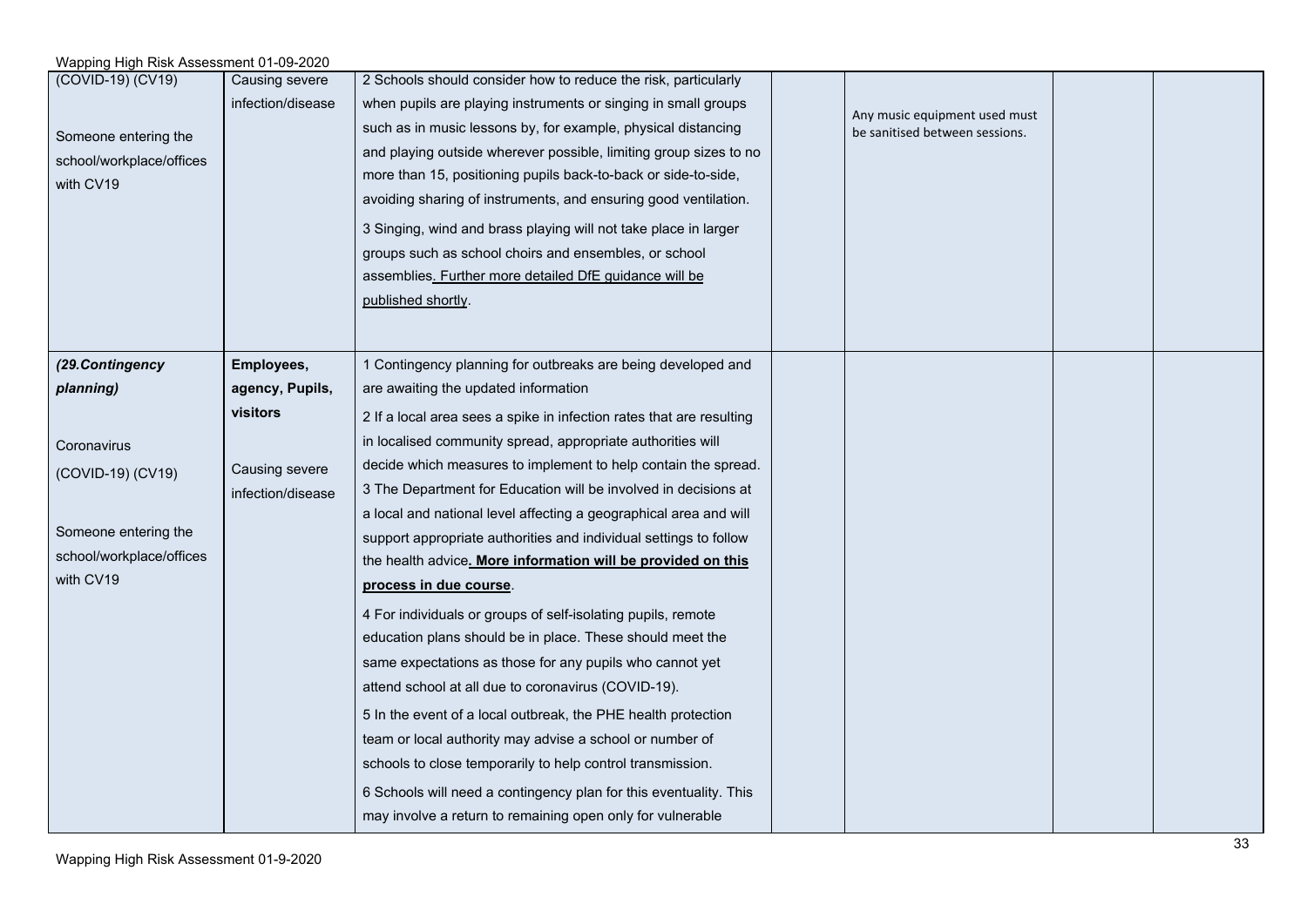| children and the children of critical workers and providing remote |  |  |
|--------------------------------------------------------------------|--|--|
| education for all other pupils.                                    |  |  |
|                                                                    |  |  |
|                                                                    |  |  |

**Overall Residual Risk for Activity (L / M / H):** MEDIUM

| <b>Level of Risk</b> | <b>Suggested Action</b>                                                                                                                               |
|----------------------|-------------------------------------------------------------------------------------------------------------------------------------------------------|
|                      |                                                                                                                                                       |
| <b>LOW</b>           | Control measures are adequate but continue to monitor and review; ensure that they remain satisfactory and appropriate                                |
|                      |                                                                                                                                                       |
| <b>MEDIUM</b>        | Control measures need to be introduced within a specified time period; continue to monitor and review                                                 |
|                      |                                                                                                                                                       |
| <b>HIGH</b>          | Unless control measures can be immediately introduced to reduce the risk so far as is reasonabl practicable, the task or activity should be suspended |